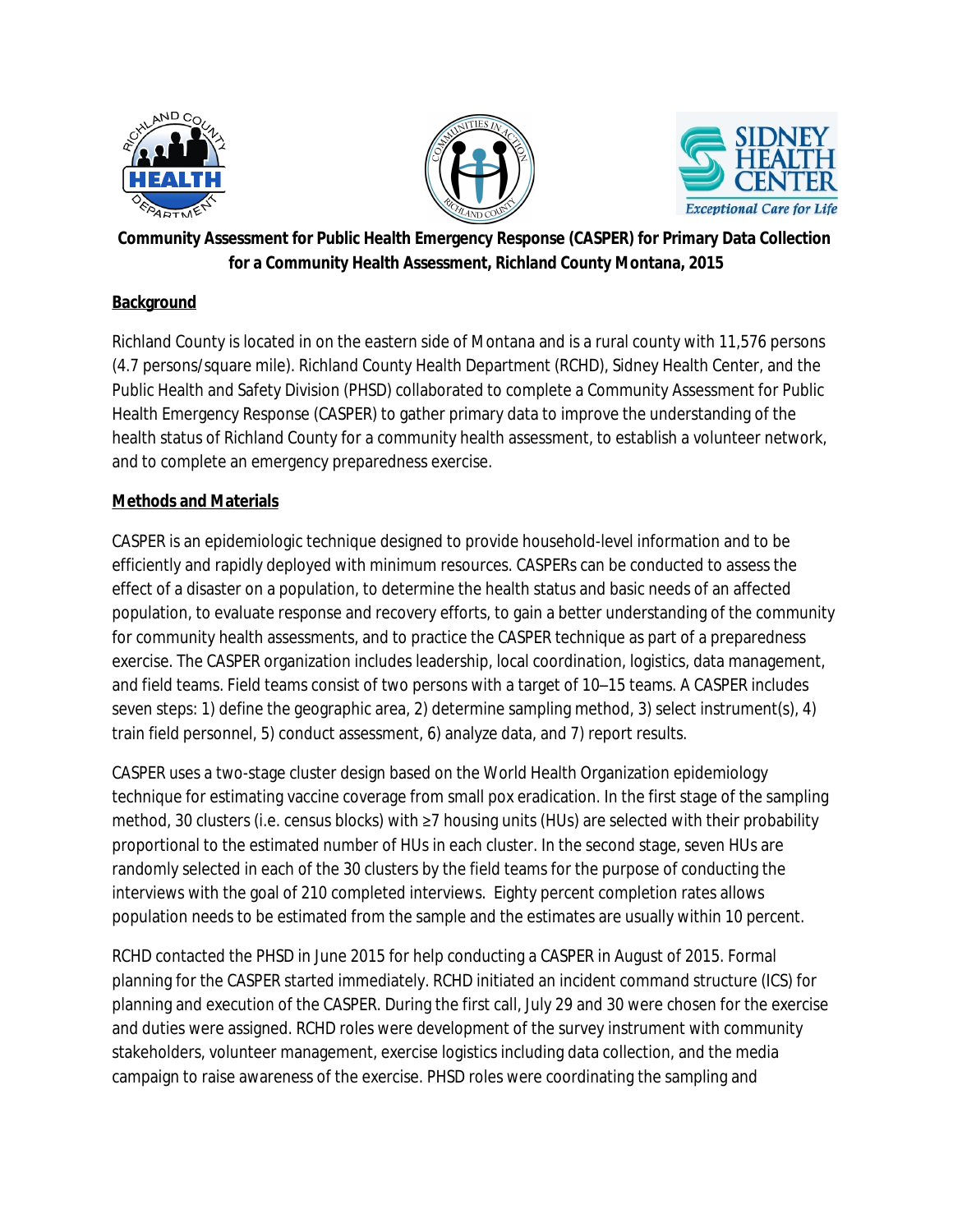development of cluster maps with the Centers for Disease Control and Prevention, the just-in-time training for volunteers, completion of the volunteer evaluation, and writing of the final report.

The geographic area for the CASPER included all of Richland County, which is 2,084 square miles. The main population center is Sidney with a population of 6,253. Richland County contains 1,744 total census blocks including 989 blocks with 0 HUs, 522 blocks with 1–6 HUs, and 233 blocks with ≥7 HUs for a total of 4,528 HUs. The CDC Health Studies Branch logically combined census blocks taking into account boundaries, roads, rivers, and other features to create new clusters with ≥7 HUs. In the first stage sampling, 30 clusters were randomly selected with probability proportional to the number of HUs within the merged blocks. In the second stage, field teams used a standardized method for randomization to select HUs for the seven interviews.

RCHD worked with community partners including the Sidney Health Center and Communities in Action Coalition to develop the survey instrument which was designed to capture 1) demographic information 2) health status and physical activity 3) community planning 4) access to care and preventive servicers 5) educational programs and 6) perceptions of community issues (Appendix A). On Wednesday July 29, a just-in-time training session for 42 volunteers provided an overview of a CASPER, household selection, interview techniques, and safety. Twenty, 2-person teams attempted to conduct seven interviews in each of the 30 clusters selected for the sample, with a goal of 210 completed interviews. Residents of households who were at least 18 years of age were considered eligible respondents. Additionally, field teams distributed information on immunizations, high blood pressure, Sidney Health Center, RCHD, Boys and Girls Club, Foundation for Community Care, Volunteer Program, and seat belt usage. Data collection occurred on Wednesday July 29 from 3:00 pm to 8:00 pm and again on Thursday July 30 from 3:00 pm to 7:00 pm. All forms used during the CASPER were from the CASPER toolkit and were modified accordingly. All volunteers completed an evaluation at the end of the exercise (Appendix B).

Epi Info 7.1.2, a free statistical software package produced by the CDC, was used for data entry and analysis. The completion rate was calculated by dividing the number of completed interviews by 210 (i.e., the goal for completed interviews in this CASPER). To account for the probability that the responding household was selected, we created sampling weights based on the total number of occupied houses according to the 2010 Census, the number of clusters selected, and the number of interviews completed in each cluster. This weight was used to calculate all weighted frequencies and percentages presented in this report.

## **Results**

On July 29 and 30, the interview teams conducted 204 interviews, yielding a completion rate of 97.1%. The 204 interviewed households were a sample of the 4,659 total households in Richland County. Unweighted frequencies, percentages, and projected population estimates based on weighted analyses can be found in Tables 1–17.

Seventy-one percent (71%) of respondents were female and 50.7% were between 25 and 54 years of age. Thirty-eight percent (38%) of respondents were employed full-time, 23% were retired, 14.7% were self-employed, and 12.3% were employed part-time. Table 1 contains complete demographic results.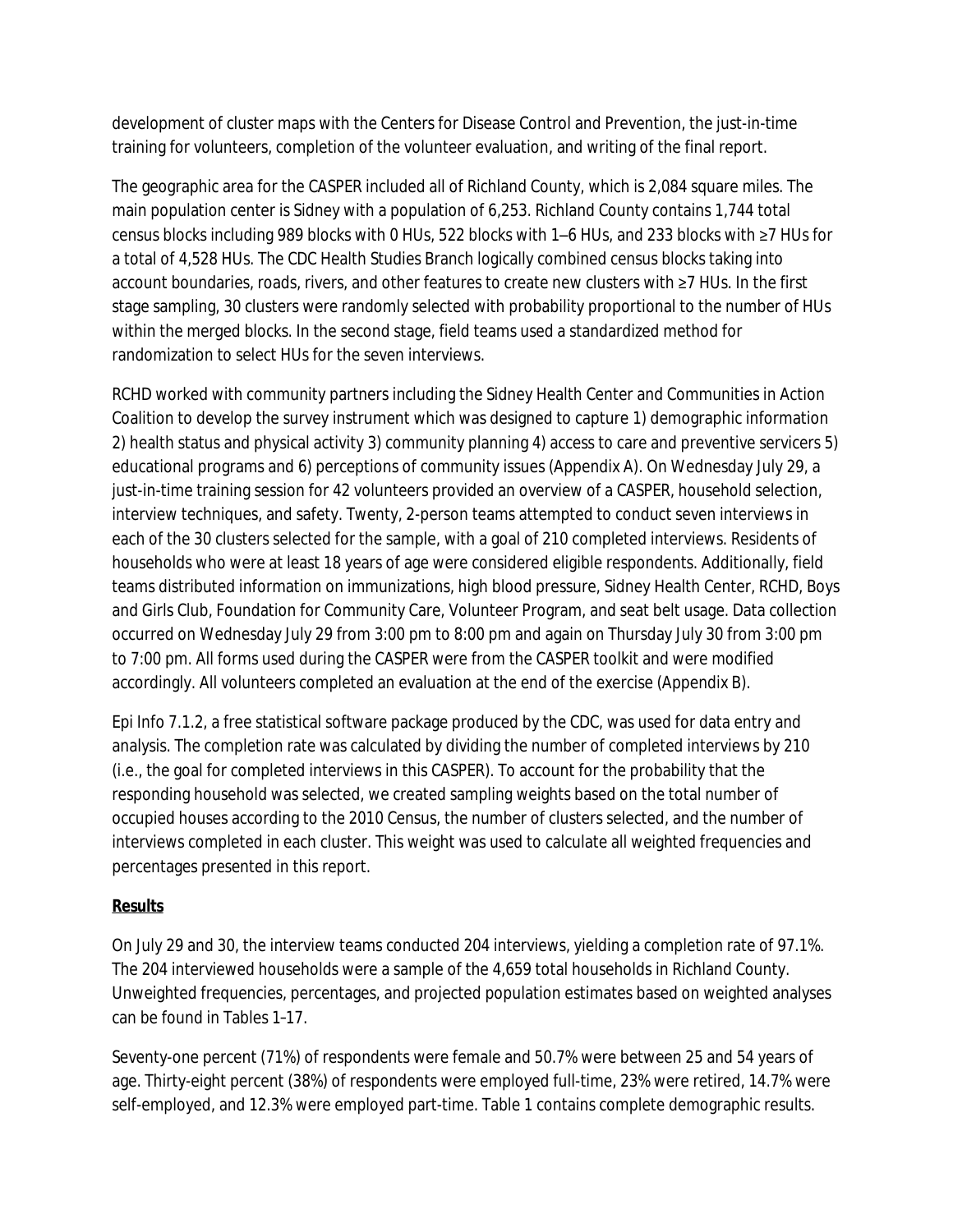Of the interviewed households, 97.6% strongly agree or agree they feel safe in their home; 95.6% strongly agree or agree they feel safe in their community; 94.1% strongly agree or agree their community is a good place to raise children; 93.2% strongly agree or agree they have enough financial resources to meet their basic needs; 88.7% strongly agree or agree there are places to be physically active near their home; 88.2% strongly agree or agree they feel prepared for an emergency; 86.8% strongly agree or agree their community is a good place to grow old; 78.4% strongly agree or agree people of all races, ethnicities, backgrounds, and beliefs are treated fairly in their community; 70.6% strongly agree or agree they can get the health care they need near their home; and 57.9% strongly agree or agree they can buy affordable healthy food near their home. Respondents identified access to health care and other services (60.8%), affordable housing (39.7%), good schools (33.3%), and good jobs and a healthy economy (32.4%) as most important aspects to a health community. Tables 2–3 contain complete results for community perceptions.

Of the interviewed households, 82.7% rated their physical health as excellent, very good, or good; 63.5% rated their day-to-day stress level as moderate or high; 21.3% haven't visited a dentist for 3 or more years; 19.3% currently smoke; and 61.1% always wear their seatbelt. Respondents identified more parks, trails, or greenways (24.5%) and more/better sidewalks (23.5%) as improvements that would help them be more physically active. Thirty-three percent (33%) of interviewed persons stated the biggest barrier to being more physically active is they are too busy or don't have time. Barriers to healthy eating included healthy foods cost too much (30.4%), takes too long to prepare and shop for healthy food (21.6%), and hard to find healthy choices outside the home (19.6%). Tables 4–8 contain complete results for health questions.

Ninety-two percent (92%) of respondents stated local health care providers and services are important to the economic well-being of the area. Thirty percent (30.2%) were unaware of programs to help pay for health care expenses and 23.8% did not get or were delayed in health care services in the past 12 months. Reasons health care services were delayed or not received included couldn't get an appointment (39.6%), costs too much (29.2%), availability of services (27.1%), and too long to wait for an appointment (20.8%). Items identified that would improve access to health care included more primary care providers (49.5%), availability of visiting specialists (42.2%), and availability of walk-in clinics (34.8%). The most common preventive services used in the past year were routine health checkup with family physician (58.3%), birthday lab work (51%), and routine blood pressure check (44.6%). Only 43% of persons interviewed received an influenza immunization within the last year. Friends/family (65%), health care provider (48%), word of mouth/reputation (43%), and the newspaper (39%) were identified as the main sources of health services or health-related information available in the community. Tables 9–14 contain complete results for access to care questions.

The most important aspects of education identified by respondents were K-12 (57.8%) and early childhood (33.3%). However, 32% of persons interviewed didn't know what areas of education lacked resources. Educational classes of interest included first aid/CPR (32%), fitness (26%), health and wellness (25%), nutrition (24%), and weight loss (22%). Tables 15–16 contain complete results to educational questions.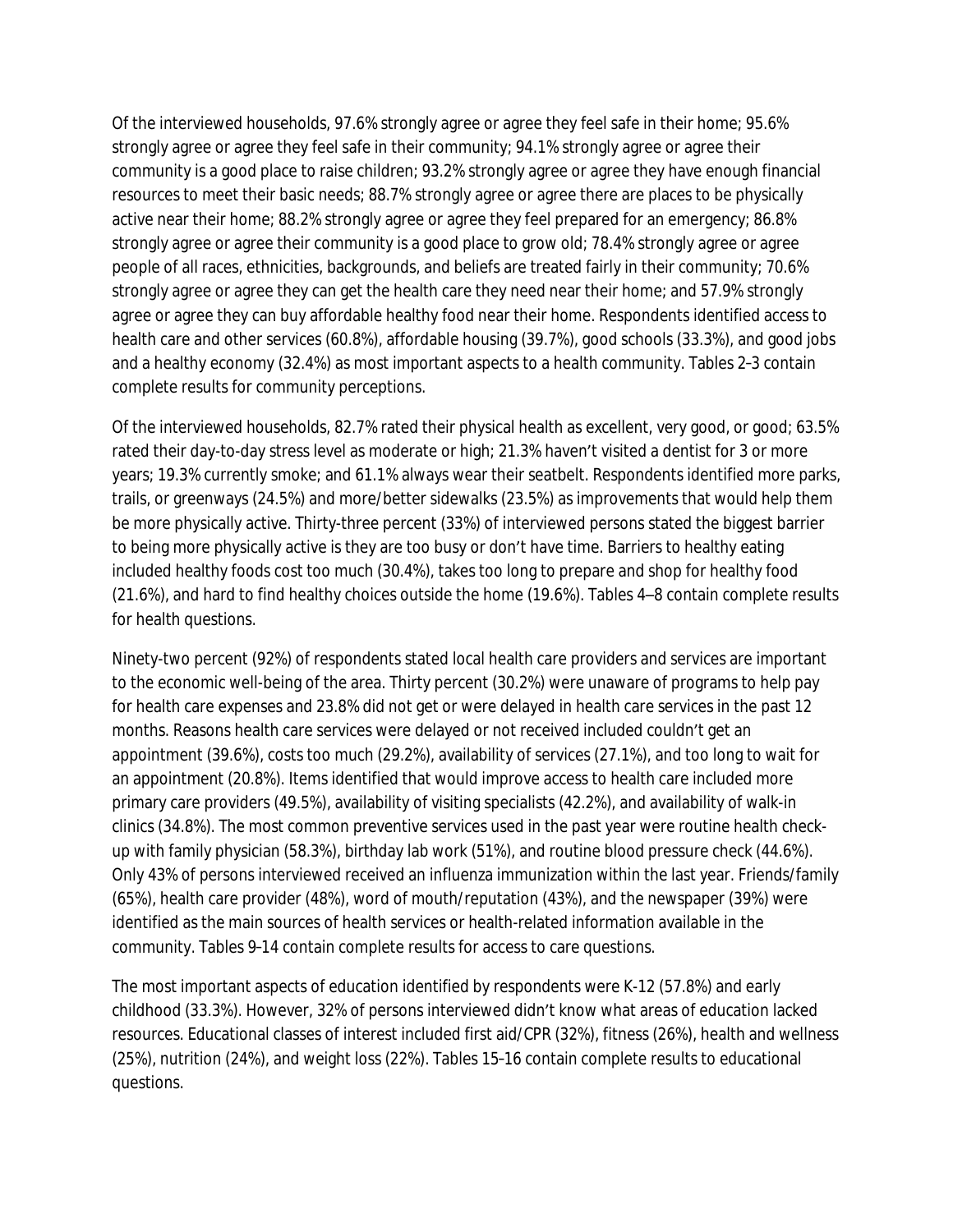Issues perceived as big problems in Richland County included availability of affordable housing (58%), illegal drug use (43%), alcohol abuse (38%), obesity (30%), cancer (29%), tobacco use (28%), availability of affordable childcare (25%), prescription drug abuse (22%), and motor vehicle injuries (22%). Table 17 contains complete information on perceptions of issues within Richland County.

## **Volunteer Evaluations**

All but two volunteers would participate in a CASPER in the future. Positive experiences from the CASPER included the just-in-time training, food, cluster packets, communications, and transportation. Volunteers felt the community was generally receptive to the survey and the community cares. Volunteers had good experiences interacting with residents and conveying to them their opinions matter. Volunteers recognized surveying takes a lot of time. Some volunteers felt the survey was too long, some questions were redundant, maps were difficult to understand and read, the method targeted stay at home mothers and the elderly, more emergency preparedness questions were needed, and more time should have been spent on the tracking form during the training.

#### **Discussion**

Successful collaborations occurred between the RCHD, the Sidney Health Center, PHSD, and other Richland County local public health system partners. These collaborations helped strengthen relationships and define roles of partners during a CASPER. Practicing the technique will be invaluable to the county and state in the event a CASPER will be needed during an emergency or disaster situation. Lessons learned during the process will help refine the technique for use in Richland County and in other Montana counties. RCHD was able to successfully find and utilize a volunteer network within the community. The post-exercise evaluations showed persons participating in the CASPER would volunteer again if needed. RCHD now has a list of volunteers that can be engaged if needed for future exercises or emergency events.

The CASPER met the stated purposes of improving the understanding of the health status of Richland County, developing a volunteer workforce, and completing an emergency preparedness exercise. RCHD and local public health system partners gained granular local data that can be used in addition to other data sources to direct resources and improve services. Areas for potential public health interventions include continued efforts to decrease smoking, improve seat belt usage, increase influenza vaccine coverage, and to increase routine dental care. Improvements can be made to increase awareness of programs to help pay for health care expenses and to ensure and improve access to health care services.

Overall, results show residents feel Richland County is a good place to live, work, and retire. Richland County residents identified key issues they felt required immediate attention including increasing the availability of affordable housing and addressing illegal drug use and tobacco use. The results should be shared with local leaders, planners, and other local public health system groups to start discussions about how to address these community-wide issues.

#### **Limitations**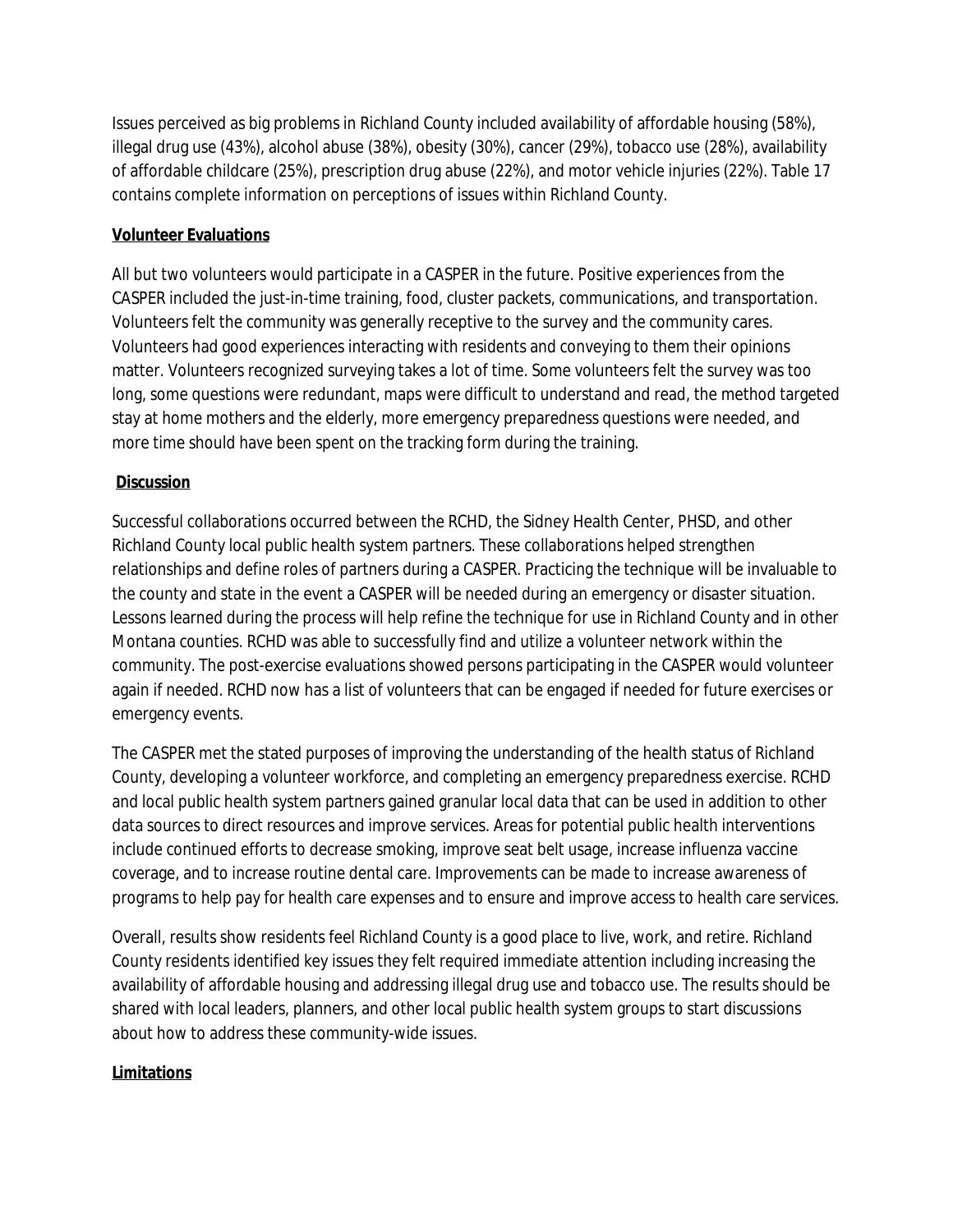To create sampling weights, information from the 2010 Census was used to determine the household probability of being selected. Richland County has experienced significant population changes since 2010, and thus the Census data might not be representative of the current population. The discrepancy between the 2010 Census and the current status, would not, however, affect the unweighted frequencies presented in this report.

## **Lessons Learned**

- **1) CASPERs are a good method to gather local primary data for community health assessments.** Because of Montana's small population, granular local data can be hard to obtain. The CASPER method allows for collection of local data with population estimates. The data gained through a CASPER are invaluable to the health department and other local public health system partners for understanding the complete picture of community health.
- **2) Ensure cluster maps are adequate.**

Some of the cluster maps created by CDC, especially the rural clusters, were not adequate. With future CASPERs, ensure both a street and topographic map are in the cluster packets with arrows designating the cluster entry point. These changes will decrease frustration for volunteer teams and ensure the correct households are being interviewed.

**3) In addition to explaining the household tracking form, walk through an example and provide extra household tracking forms.**

Some confusion existed with the proper way to complete the household tracking form during data collection and many teams used the one form supplied and were unable to continue tracking homes. For future CASPER trainings, each volunteer should receive a tracking form during the training to practice filling out the form properly. In addition, multiple household tracking forms should be provided to ensure teams can track household contact during the data collection.

## **4) Extend data collection times for day one to try to complete as many clusters as possible.** As with the previous CASPER conducted in Montana, retaining volunteers for the second day of data collection was challenging. Options to ensure enough volunteers exist to complete the CASPER is to have more teams for the first day of data collection with extended data collection hours or have a set of volunteers for each day.

#### **5) Improve the survey by decreasing the number of choices for questions.**

Volunteers felt some questions had too many choices, which created difficulty for the respondents. As with any survey, improvements to questions can always be made to ensure the appropriate data is collected.

#### **Recommendations**

Based on the results of the CASPER exercise, the following actions are recommended:

**1) Share the results of the survey with local public health system partners and use as part of the community health assessment.**

Information gained in the CASPER will benefit local public health system partners and should be shared. RCHD should use the results in addition to other data sources to determine community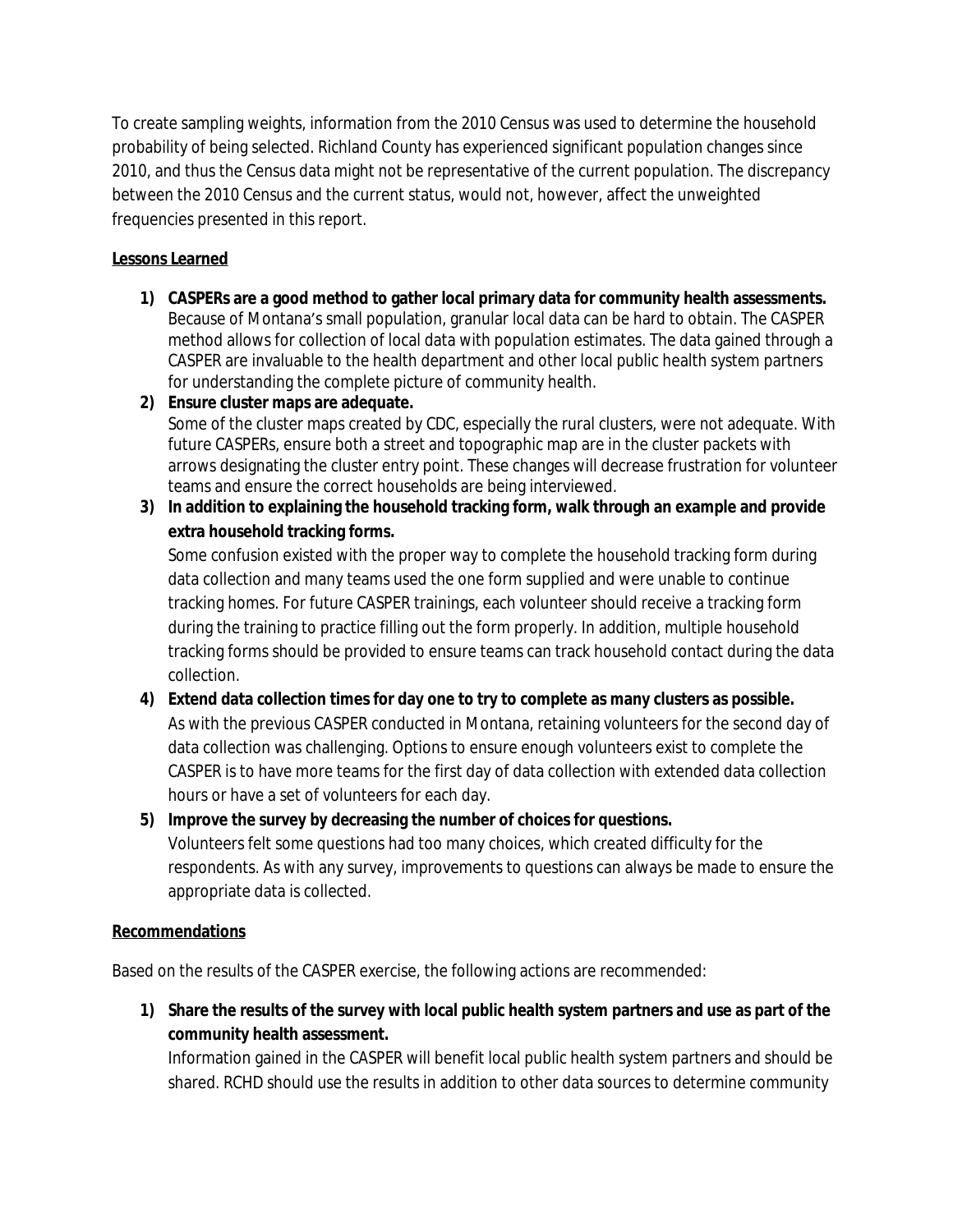health priorities and in the development of a community health assessment and organizational strategic plan.

### **2) Continue to engage partners.**

Success of a CASPER or any community-based exercise is dependent on engagement and collaboration of partners. Partners were successfully engaged for collaboration during this project. Continued engagement of the partners will strengthen public health system and emergency preparedness in Richland County.

## **3) Continue to recruit and use volunteers regularly.**

CASPERs can use either a volunteer or deployable workforce. Volunteers were the basis of the field teams in this exercise. Volunteers found use in this exercise and were engaged during the process. RCHD should keep a volunteer registry and continue to use volunteers for other exercises or projects. If an emergency or disaster does occur, volunteer networks will already have been established and trained.

## **4) Use the results to implement public health interventions and create targeting public health messaging.**

Information gained about the population of Richland County during this exercise should be used to implement public health interventions and targeted public health messaging, to help address issues to access to health care, and to provide information about resource allocation for issues within the county.

### **5) Improve cluster maps provided to volunteers.**

The maps provided by CDC were not detailed enough for some areas within Richland County. For future CASPERs, maps should be both the street view and a map view with an arrow marking the starting point.

## **6) Create and maintain randomized cluster maps for each county in Montana to be ready to be used for an exercise to practice the technique or during an emergency or disaster.**

The most time consuming portion of the CASPER was combining census blocks, randomly selecting clusters, and creating detailed maps of the selected clusters. CDC provided the cluster maps for this CASPER; as no expertise exists within PHSD to complete the cluster mapping. PHSD should develop and maintain a bank of randomly selected clusters for each county in Montana. The state then would be able to provide this expertise to the counties for an exercise or during an emergency or disaster.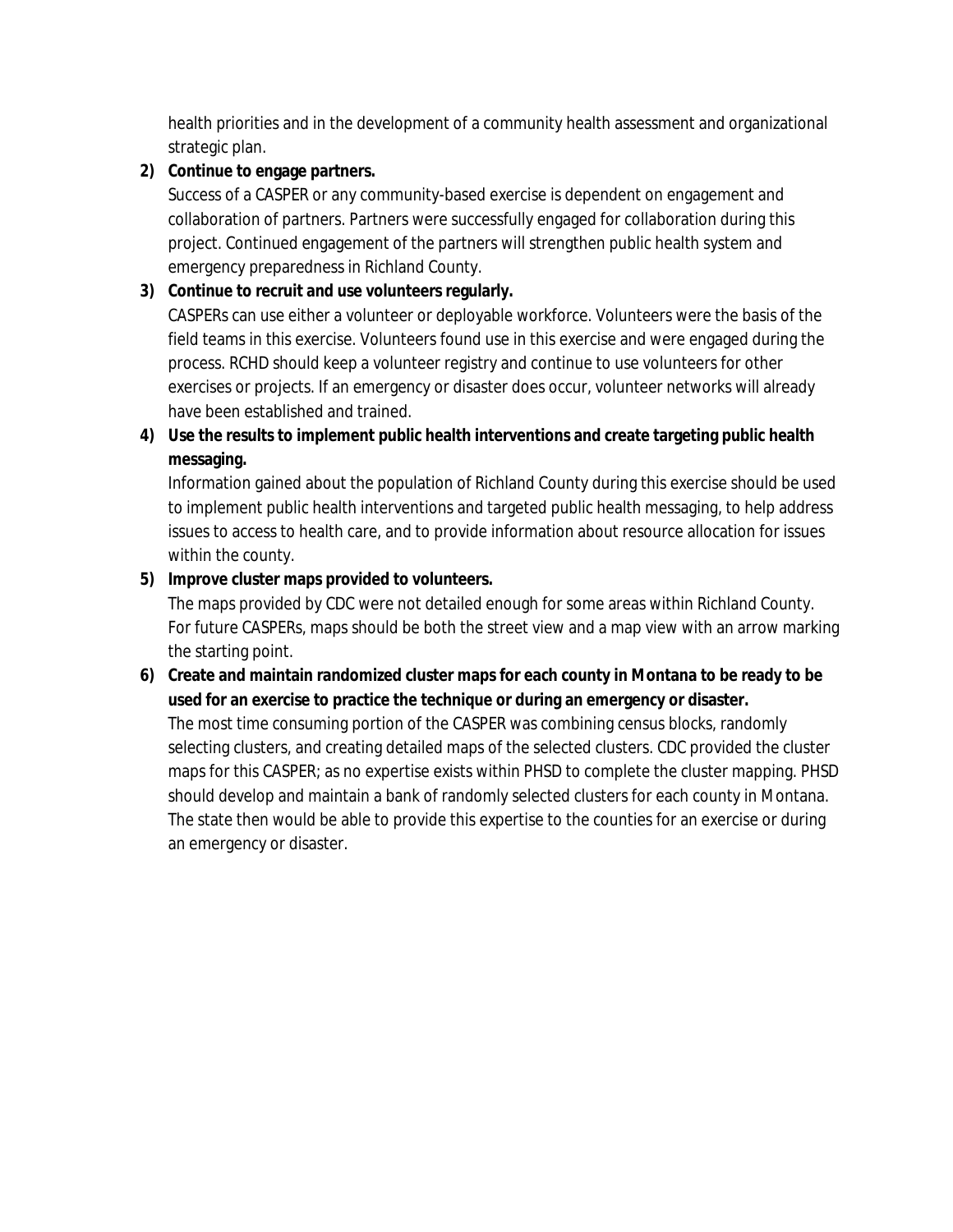## **Appendix A. Data Tables**

## **Table 1. Demographics**

|                                            | Frequency<br>$(n=204)$ | % Households | Projected<br><b>Households</b> | Projected % | 95% CI        |
|--------------------------------------------|------------------------|--------------|--------------------------------|-------------|---------------|
| Sex                                        |                        |              |                                |             |               |
| Female                                     | 145                    | 71.1         | 3283                           | 70.5        | 69.1-71.8     |
| Male                                       | 54                     | 26.5         | 1265                           | 27.1        | 25.9-28.5     |
| Race/Ethnicity                             |                        |              |                                |             |               |
| <b>Black or African</b>                    | $\mathbf{1}$           | 0.49         | 22                             | 0.48        | $0.31 - 073$  |
| American                                   |                        |              |                                |             |               |
| Asian                                      | $\mathbf{1}$           | 0.49         | 22                             | 0.48        | $0.31 - 073$  |
| American Indian or<br>Alaska Native        | 10                     | 4.9          | 285                            | 6.1         | $5.5 - 6.9$   |
| White or Caucasian                         | 191                    | 93.6         | 4371                           | 93.8        | 93.1-94.5     |
| Hispanic or Latino                         | 6                      | 2.9          | 137                            | 2.9         | $2.5 - 3.5$   |
| <b>Age Range</b>                           |                        |              |                                |             |               |
| 18-19                                      | $\mathbf{1}$           | 0.5          | 22                             | 0.5         | $0.31 - 0.74$ |
| $20 - 24$                                  | 14                     | 7.0          | 314                            | 6.8         | $6.1 - 7.6$   |
| 25-34                                      | 34                     | 16.9         | 758                            | 16.5        | 15.5-17.6     |
| 35-44                                      | 33                     | 16.4         | 736                            | 16.0        | 15.0-17.1     |
| 45-54                                      | 35                     | 17.4         | 836                            | 18.2        | 17.1-19.4     |
| 55-59                                      | 15                     | 7.5          | 336                            | 7.3         | $6.6 - 8.1$   |
| 60-64                                      | 15                     | 7.5          | 333                            | 7.3         | $6.5 - 8.0$   |
| 65-74                                      | 36                     | 17.9         | 854                            | 18.6        | 17.5-19.8     |
| $75+$                                      | 17                     | 8.5          | 381                            | 8.3         | $7.5 - 9.1$   |
| <b>Employment Status</b>                   |                        |              |                                |             |               |
| Employed full time                         | 79                     | 38.7         | 1760                           | 37.8        | 36.4-39.2     |
| Employed part time                         | 25                     | 12.3         | 558                            | 12.0        | $11.1 - 13.0$ |
| Retired                                    | 47                     | 23           | 1046                           | 22.5        | 21.3-23.7     |
| Student                                    | 3                      | 1.5          | 67                             | 1.4         | $1.1 - 1.8$   |
| Armed forces/military                      | $\overline{2}$         | 0.98         | 44                             | 0.95        | $0.7 - 1.3$   |
| Self-employed                              | 30                     | 14.7         | 780                            | 16.8        | 15.7-17.9     |
| Stay at home parents                       | 17                     | 8.3          | 381                            | 8.2         | $7.4 - 9.0$   |
| Unable to work due to<br>illness or injury | 6                      | 2.9          | 133                            | 2.9         | $2.4 - 3.4$   |
| Unemployed <1 year                         | 3                      | 1.5          | 67                             | 1.4         | $1.1 - 1.8$   |
| Unemployed >1 year                         | $\overline{3}$         | 1.5          | 67                             | 1.4         | $1.1 - 1.8$   |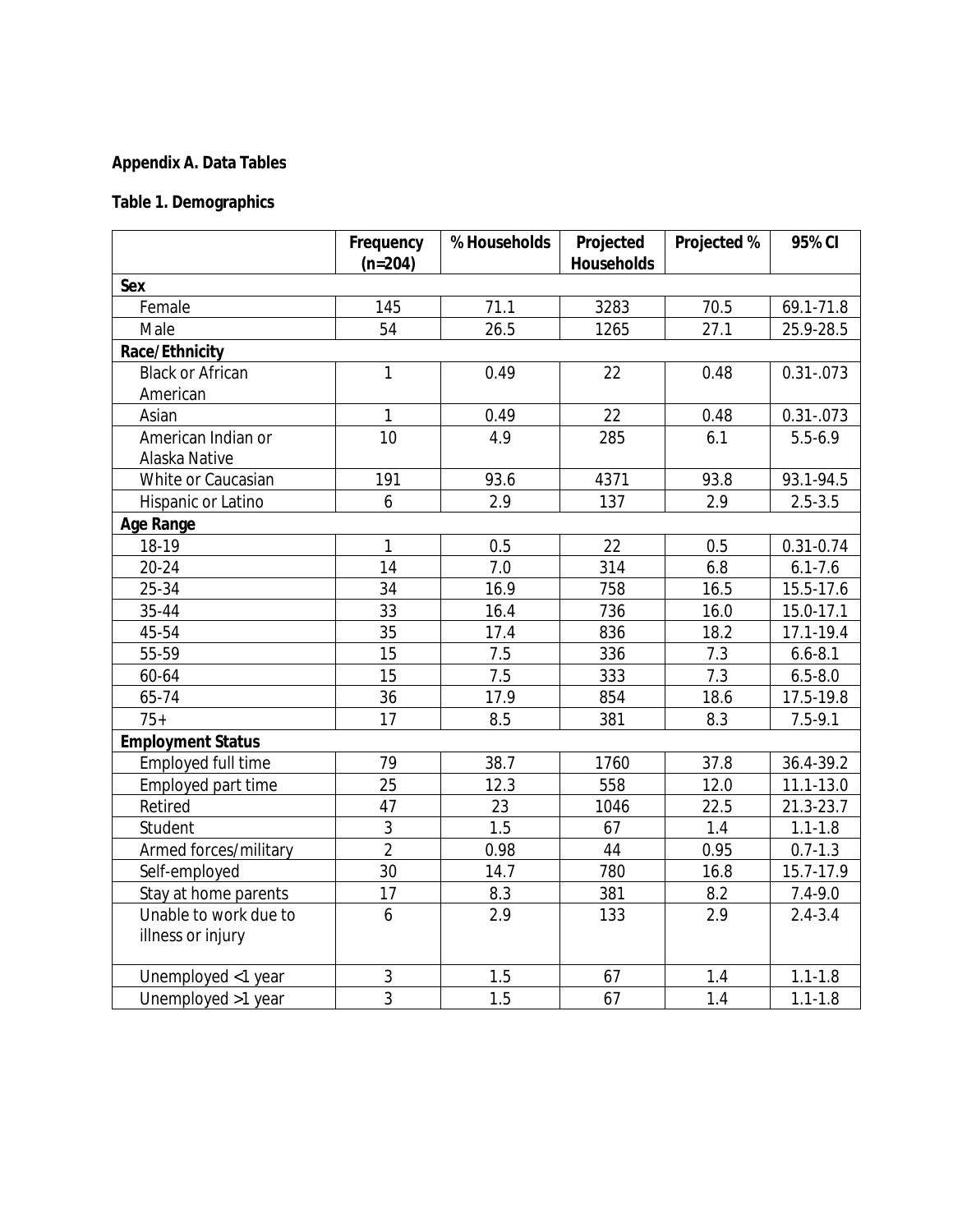## **Table 2. Aspects of Richland County**

|                                                                                               | Frequency<br>$(n=204)$ | % Households     | Projected<br><b>Households</b> | Projected %    | 95% CI      |  |  |  |  |
|-----------------------------------------------------------------------------------------------|------------------------|------------------|--------------------------------|----------------|-------------|--|--|--|--|
| I can get there health care I need near my home                                               |                        |                  |                                |                |             |  |  |  |  |
| <b>Strongly Agree</b>                                                                         | 49                     | 57.4             | 1146                           | 24.6           | 23.4-25.9   |  |  |  |  |
| Agree                                                                                         | 117                    | 13.2             | 2666                           | 57.2           | 55.8-59.7   |  |  |  |  |
| Disagree                                                                                      | 27                     | 1.5              | 603                            | 12.9           | 12.0-13.9   |  |  |  |  |
| <b>Strongly Disagree</b>                                                                      | 8                      | 24.0             | 177                            | 3.8            | $3.3 - 4.4$ |  |  |  |  |
| Don't know                                                                                    | 3                      | 3.9              | 67                             | 1.4            | $1.1 - 1.8$ |  |  |  |  |
| My community is a good place to raise children                                                |                        |                  |                                |                |             |  |  |  |  |
| <b>Strongly Agree</b>                                                                         | 91                     | 44.6             | 2141                           | 46.0           | 44.5-47.4   |  |  |  |  |
| Agree                                                                                         | 101                    | 49.5             | 2252                           | 48.3           | 46.9-49.8   |  |  |  |  |
| Disagree                                                                                      | 7                      | 3.4              | 155                            | 3.3            | 2.9-3.9     |  |  |  |  |
| <b>Strongly Disagree</b>                                                                      | 1                      | 0.49             | 22                             | 0.5            | $0.3 - 0.7$ |  |  |  |  |
| Don't know                                                                                    | $\overline{4}$         | 2.0              | 89                             | 1.9            | $1.5 - 2.4$ |  |  |  |  |
| My community is a good place to grow old                                                      |                        |                  |                                |                |             |  |  |  |  |
| <b>Strongly Agree</b>                                                                         | 60                     | 29.4             | 1446                           | 31.0           | 29.7-32.4   |  |  |  |  |
| Agree                                                                                         | 117                    | 57.4             | 2603                           | 55.9           | 54.4-57.3   |  |  |  |  |
| Disagree                                                                                      | 15                     | 7.4              | 336                            | 7.2            | $6.5 - 8.0$ |  |  |  |  |
| <b>Strongly Disagree</b>                                                                      | 6                      | 2.9              | 137                            | 2.9            | $2.5 - 3.5$ |  |  |  |  |
| Don't know                                                                                    | 6                      | 2.9              | 137                            | 2.9            | $2.5 - 3.5$ |  |  |  |  |
| I feel safe in my home                                                                        |                        |                  |                                |                |             |  |  |  |  |
| <b>Strongly Agree</b>                                                                         | 94                     | 46.1             | 2200                           | 47.2           | 45.8-48.7   |  |  |  |  |
| Agree                                                                                         | 105                    | 51.5             | 2348                           | 50.4           | 49.0-51.8   |  |  |  |  |
| Disagree                                                                                      | 5                      | 2.5              | 111                            | 2.4            | $2.0 - 2.9$ |  |  |  |  |
| <b>Strongly Disagree</b>                                                                      | $\overline{0}$         | $\boldsymbol{0}$ | $\mathbf 0$                    | $\overline{0}$ | $\mathbf 0$ |  |  |  |  |
| Don't know                                                                                    | $\overline{0}$         | $\boldsymbol{0}$ | $\mathbf 0$                    | $\mathbf 0$    | $\mathbf 0$ |  |  |  |  |
| I feel safe in my community                                                                   |                        |                  |                                |                |             |  |  |  |  |
| <b>Strongly Agree</b>                                                                         | 71                     | 34.8             | 1690                           | 36.3           | 34.9-37.7   |  |  |  |  |
| Agree                                                                                         | 124                    | 60.8             | 2770                           | 59.4           | 58.0-60.9   |  |  |  |  |
| Disagree                                                                                      | 8                      | 3.9              | 177                            | 3.8            | $3.3 - 4.4$ |  |  |  |  |
| <b>Strongly Disagree</b>                                                                      | 1                      | 0.5              | 22                             | 0.5            | $0.3 - 0.7$ |  |  |  |  |
| Don't know                                                                                    | $\overline{0}$         | $\boldsymbol{0}$ | $\overline{0}$                 | $\overline{0}$ | $\mathbf 0$ |  |  |  |  |
| I feel prepared for an emergency                                                              |                        |                  |                                |                |             |  |  |  |  |
| <b>Strongly Agree</b>                                                                         | 68                     | 33.3             | 1575                           | 33.8           | 32.5-35.2   |  |  |  |  |
| Agree                                                                                         | 112                    | 54.9             | 2551                           | 54.8           | 53.3-56.2   |  |  |  |  |
| Disagree                                                                                      | 21                     | 10.3             | 466                            | 10.0           | 9.2-10.9    |  |  |  |  |
| <b>Strongly Disagree</b>                                                                      | $\overline{2}$         | 1.0              | 44                             | 1.0            | $0.7 - 1.3$ |  |  |  |  |
| Don't know                                                                                    | 1                      | 0.5              | 22                             | 0.5            | $0.3 - 0.7$ |  |  |  |  |
| People of all races, ethnicities, backgrounds, and beliefs in my community are treated fairly |                        |                  |                                |                |             |  |  |  |  |
| <b>Strongly Agree</b>                                                                         | 39                     | 19.1             | 980                            | 21.0           | 19.9-22.2   |  |  |  |  |
| Agree                                                                                         | 121                    | 59.3             | 2688                           | 57.7           | 56.3-59.1   |  |  |  |  |
| Disagree                                                                                      | 26                     | 12.8             | 581                            | 12.5           | 11.5-13.5   |  |  |  |  |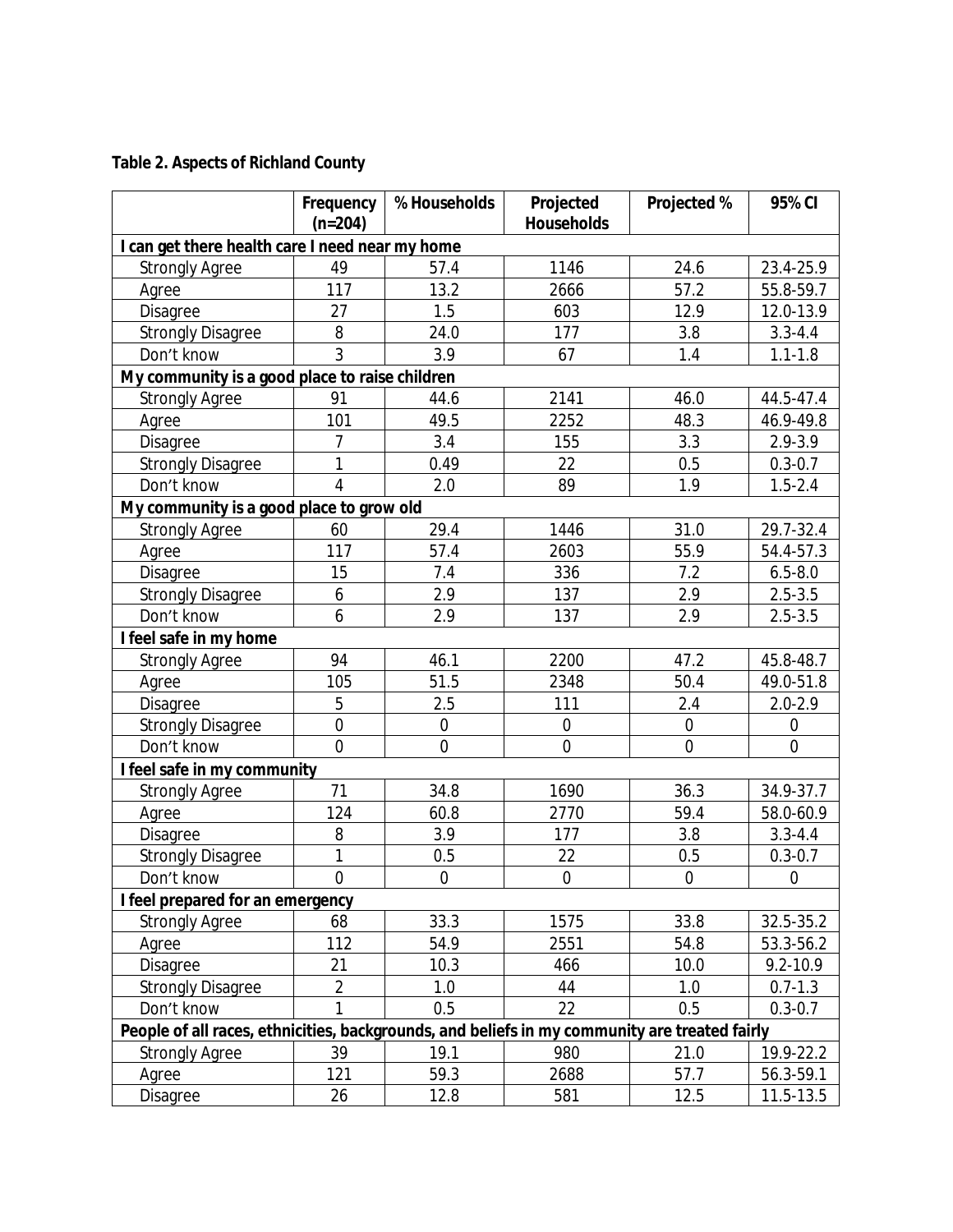| <b>Strongly Disagree</b>                                  | 2              | 1.0              | 48                | 1.0            | $0.77 - 1.4$   |
|-----------------------------------------------------------|----------------|------------------|-------------------|----------------|----------------|
| Don't know                                                | 16             | 7.8              | 362               | 7.8            | $7.0 - 8.6$    |
|                                                           | Frequency      | % Households     | Projected         | Projected %    | 95% CI         |
|                                                           | $(n=204)$      |                  | <b>Households</b> |                |                |
| I can buy affordable healthy food near my home.           |                |                  |                   |                |                |
| <b>Strongly Agree</b>                                     | 24             | 11.8             | 588               | 12.6           | 11.7-13.6      |
| Agree                                                     | 94             | 46.1             | 2148              | 46.1           | 44.7-47.6      |
| Disagree                                                  | 60             | 29.4             | 1335              | 28.7           | 27.4-30.0      |
| <b>Strongly Disagree</b>                                  | 25             | 12.3             | 566               | 12.1           | $11.2 - 13.1$  |
| Don't know                                                |                | 0.5              | 22                | 0.5            | $0.3 - 0.7$    |
| There are places to be physically active near my home.    |                |                  |                   |                |                |
| <b>Strongly Agree</b>                                     | 50             | 24.5             | 1224              | 26.3           | 25.0-27.6      |
| Agree                                                     | 131            | 64.2             | 2917              | 62.6           | 61.2-64.0      |
| Disagree                                                  | 17             | 8.3              | 385               | 8.3            | $7.5 - 9.1$    |
| <b>Strongly Disagree</b>                                  | 4              | 2.0              | 89                | 1.9            | $1.5 - 2.4$    |
| Don't know                                                | $\mathfrak{D}$ | 1.0              | 44                | 1.0            | $0.7 - 1.3$    |
| I have enough financial resources to meet my basic needs. |                |                  |                   |                |                |
| <b>Strongly Agree</b>                                     | 55             | 27               | 1339              | 28.7           | 27.4-30.1      |
| Agree                                                     | 135            | 66.2             | 3010              | 64.6           | 63.2-66.0      |
| Disagree                                                  | 13             | 6.4              | 288               | 6.2            | $5.5 - 6.9$    |
| <b>Strongly Disagree</b>                                  |                | 0.5              | 22                | 0.5            | $0.3 - 0.7$    |
| Don't know                                                | 0              | $\boldsymbol{0}$ | $\mathbf 0$       | $\overline{0}$ | $\overline{0}$ |

**Table 3. What is most important to a healthy community.**

|                        | Frequency<br>$(n=204)$ | % Households | Projected<br><b>Households</b> | Projected % | 95% CI      |
|------------------------|------------------------|--------------|--------------------------------|-------------|-------------|
| Access to health care  | 124                    | 60.8         | 2873                           | 61.7        | 60.3-63.1   |
| and other services     |                        |              |                                |             |             |
| Affordable housing     | 81                     | 39.7         | 1808                           | 38.8        | 37.4-40.2   |
| Good schools           | 68                     | 33.3         | 1512                           | 32.5        | 31.1-33.8   |
| Good jobs and a        | 66                     | 32.4         | 1578                           | 33.9        | 32.5-35.3   |
| healthy economy        |                        |              |                                |             |             |
| Clean air/water        | 58                     | 28.4         | 1287                           | 27.6        | 26.3-28.9   |
| Strong family life     | 54                     | 26.5         | 1209                           | 26.0        | 24.7-27.2   |
| Low crime/safe         | 37                     | 18.1         | 825                            | 17.7        | 16.6-18.8   |
| neighborhood           |                        |              |                                |             |             |
| Religious or spiritual | 34                     | 16.7         | 821                            | 17.6        | 16.5-18.8   |
| values                 |                        |              |                                |             |             |
| Healthy behaviors and  | 23                     | 11.3         | 510                            | 11.0        | 10.1-11.9   |
| lifestyles             |                        |              |                                |             |             |
| Healthy food choices   | 17                     | 8.3          | 381                            | 8.2         | $7.4 - 9.0$ |
| Parks and recreation   | 15                     | 7.4          | 336                            | 7.2         | $6.5 - 8.0$ |
| Good community         | 10                     | 4.9          | 281                            | 6.0         | $5.4 - 6.8$ |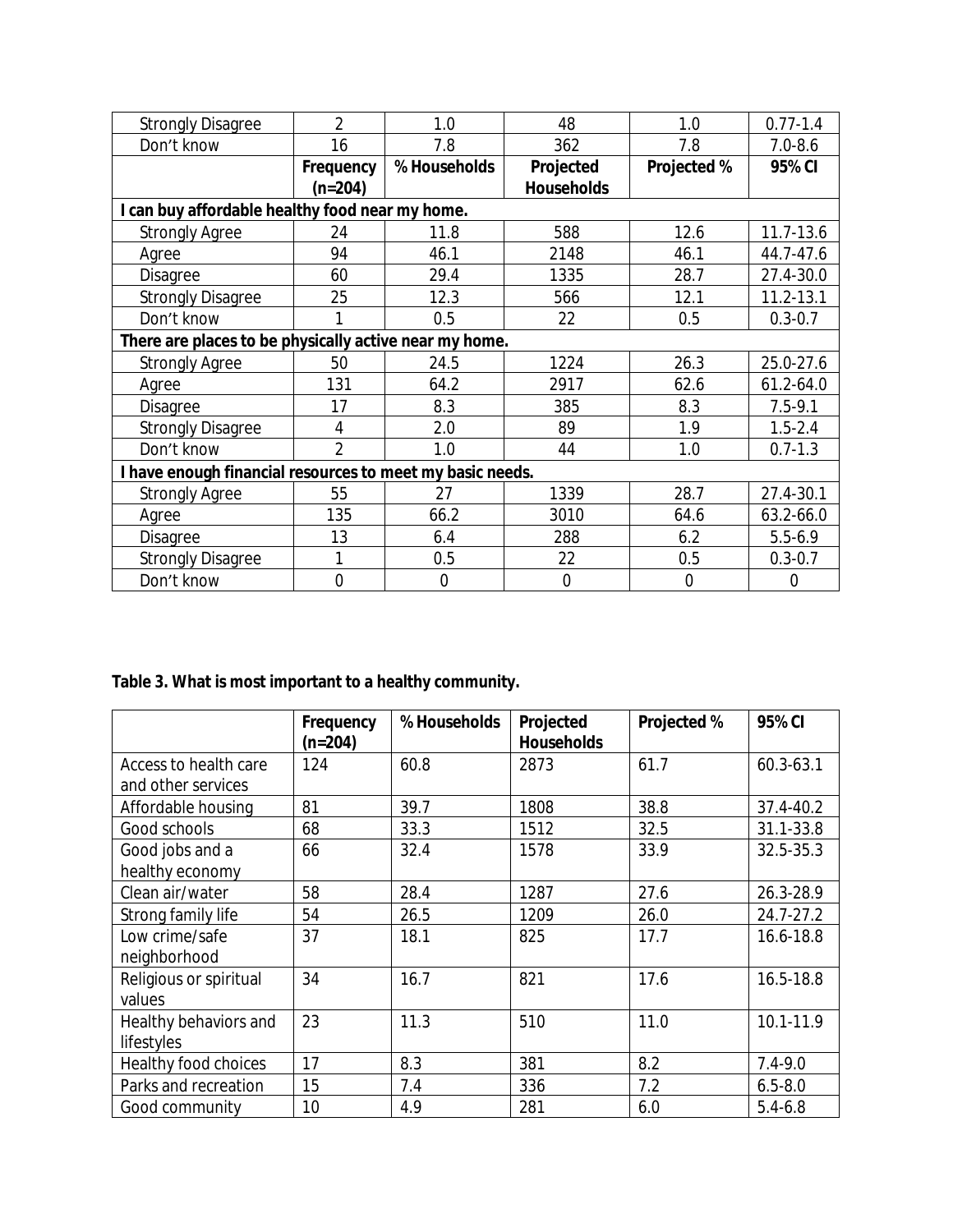| involvement             |           |              |                   |             |             |
|-------------------------|-----------|--------------|-------------------|-------------|-------------|
| Public transportation   | 10        | 4.9          | 222               | 4.8         | $4.2 - 5.4$ |
|                         | Frequency | % Households | Projected         | Projected % | 95% CI      |
|                         | $(n=204)$ |              | <b>Households</b> |             |             |
| Strong early childhood  | 9         | 4.4          | 200               | 4.3         | $3.7 - 4.9$ |
| (pre-K) education       |           |              |                   |             |             |
| system                  |           |              |                   |             |             |
| Access to adult         | 6         | 2.9          | 133               | 2.9         | $2.4 - 3.4$ |
| learning opportunities  |           |              |                   |             |             |
| Low levels of domestic  | 5         | 2.5          | 111               | 2.4         | $2.0 - 2.9$ |
| violence                |           |              |                   |             |             |
| Tolerance for diversity | 4         | 2.0          | 89                | 1.9         | $1.5 - 2.4$ |
| Low death and disease   | 3         | 1.5          | 67                | 1.4         | $1.1 - 1.8$ |
| rates                   |           |              |                   |             |             |
| Arts and cultural       | 3         | 1.5          | 67                | 1.4         | $1.1 - 1.8$ |
| events                  |           |              |                   |             |             |

## **Table 4. Health questions.**

|                                      | Frequency<br>$(n=204)$ | % Households   | Projected<br><b>Households</b> | Projected %    | 95% CI      |
|--------------------------------------|------------------------|----------------|--------------------------------|----------------|-------------|
| <b>Physical Health</b>               |                        |                |                                |                |             |
| Excellent                            | 22                     | 10.8           | 547                            | 11.8           | 10.9-12.8   |
| Very good                            | 66                     | 32.5           | 1531                           | 33.0           | 31.7-34.4   |
| Good                                 | 80                     | 39.4           | 1779                           | 38.4           | 37.0-39.8   |
| Fair                                 | 24                     | 11.8           | 536                            | 11.6           | 10.7-12.5   |
| Poor                                 | 10                     | 4.9            | 222                            | 4.8            | $4.2 - 5.5$ |
| Don't know                           | 1                      | 0.5            | 22                             | 0.5            | $0.3 - 0.7$ |
| Day-to-day level of stress           |                        |                |                                |                |             |
| High                                 | 26                     | 12.8           | 581                            | 12.5           | 11.6-13.5   |
| Moderate                             | 103                    | 50.7           | 2352                           | 50.7           | 49.3-52.2   |
| Low                                  | 66                     | 32.5           | 1527                           | 32.9           | 31.6-34.3   |
| Don't know                           | 3                      | 1.5            | 67                             | 1.4            | $1.1 - 1.8$ |
| Prefer not to say                    | 5                      | 2.5            | 111                            | 2.4            | $2.0 - 2.9$ |
| Physically active in the past 7 days |                        |                |                                |                |             |
| 0 days                               | 13                     | 6.4            | 288                            | 6.3            | $5.9 - 7.0$ |
| 1-2 days                             | 31                     | 15.4           | 691                            | 15.0           | 14.0-16.1   |
| 3-4 days                             | 51                     | 25.3           | 1143                           | 24.8           | 23.5-26.0   |
| 5 or more days                       | 98                     | 48.5           | 2293                           | 49.7           | 48.2-51.1   |
| Don't know                           | 9                      | 4.5            | 200                            | 4.3            | $3.8 - 5.0$ |
| Prefer not to say                    | $\overline{0}$         | $\overline{0}$ | $\overline{0}$                 | $\overline{0}$ | $\mathbf 0$ |
| Routine dental check-up              |                        |                |                                |                |             |
| <1 year                              | 113                    | 55.7           | 2629                           | 56.7           | 55.3-58.1   |
| 1-2 years                            | 43                     | 21.2           | 954                            | 20.6           | 19.4-21.8   |
| 3-5 years                            | 11                     | 5.4            | 251                            | 5.4            | $4.8 - 6.1$ |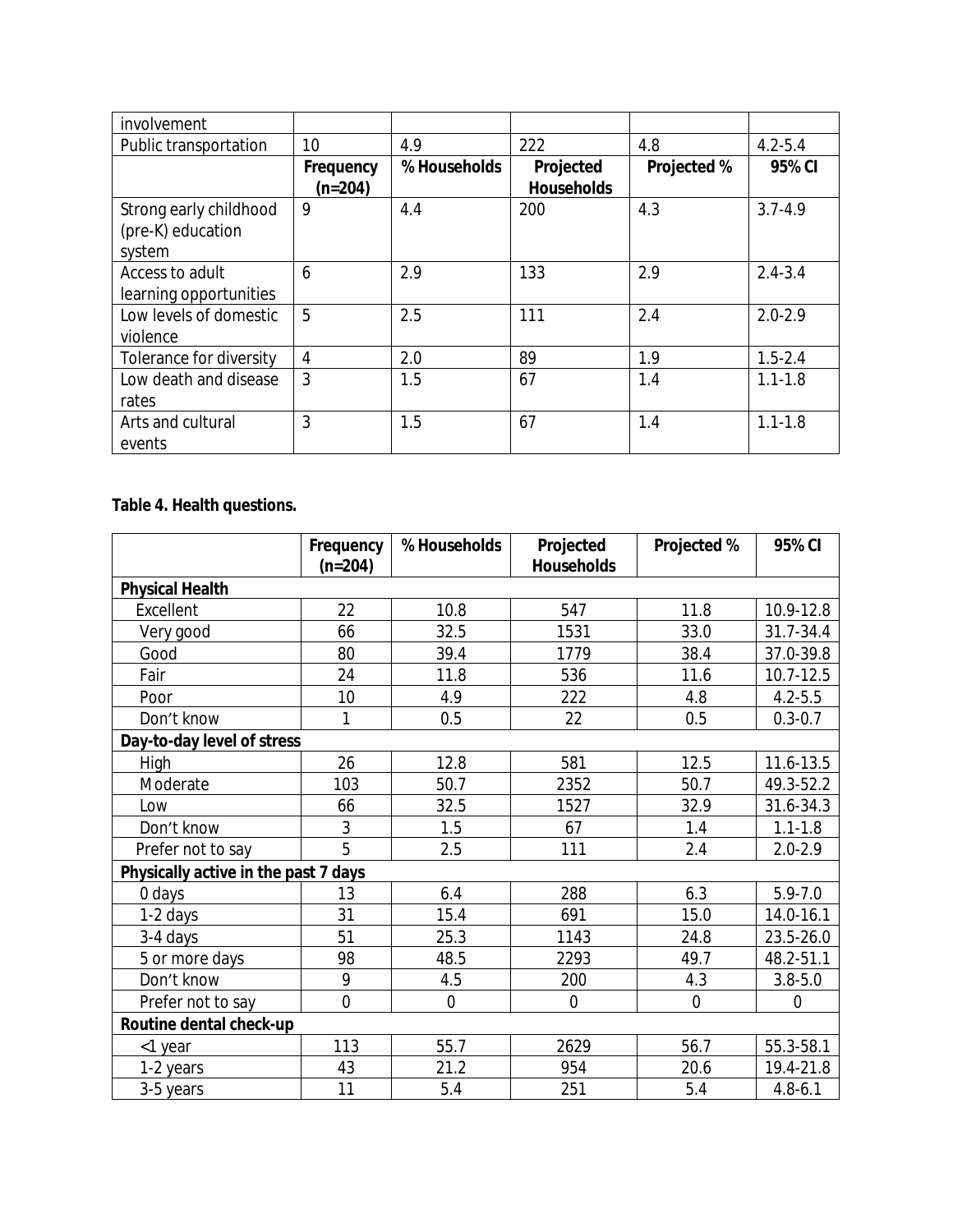| >5 years                                                                       | 33             | 16.3         | 736               | 15.9               | 14.8-17.0   |
|--------------------------------------------------------------------------------|----------------|--------------|-------------------|--------------------|-------------|
| Never                                                                          | 2              | 1.0          | 44                | 1.0                | $0.7 - 1.3$ |
| Don't know                                                                     |                | 0.5          | 22                | 0.5                | $0.3 - 0.7$ |
|                                                                                | Frequency      | % Households | Projected         | <b>Projected %</b> | 95% CI      |
|                                                                                | $(n=204)$      |              | <b>Households</b> |                    |             |
| <b>Currently smoke</b>                                                         |                |              |                   |                    |             |
| Yes                                                                            | 39             | 19.3         | 928               | 20.1               | 19.0-21.3   |
| No                                                                             | 163            | 80.7         | 3687              | 79.9               | 78.7-81.0   |
| Missing                                                                        | 2              | 1.0          | 44                | 1.0                | $0.7 - 1.3$ |
| Seatbelt use                                                                   |                |              |                   |                    |             |
| Always                                                                         | 123            | 61.5         | 2795              | 61.1               | 59.7-62.6   |
| Nearly always                                                                  | 47             | 23.5         | 1109              | 24.3               | 23.0-25.6   |
| Sometimes                                                                      | 14             | 7.0          | 311               | 6.8                | $6.1 - 7.6$ |
| Seldom                                                                         | 8              | 4.0          | 177               | 3.9                | $3.4 - 4.5$ |
| Never                                                                          | 6              | 3.0          | 133               | 2.9                | $2.5 - 3.5$ |
| Prefer not to say                                                              | $\overline{2}$ | 1.0          | 44                | 1.0                | $0.7 - 1.3$ |
| Skipped meal in the past 12 months because there was not enough money for food |                |              |                   |                    |             |
| Yes                                                                            | 11             | 5.4          | 244               | 5.2                | $4.6 - 5.9$ |
| No                                                                             | 190            | 93.1         | 4348              | 93.3               | 92.6-94.0   |

### **Table 5. If currently smoke, where would you go for help if you wanted to quit?**

|                    | Frequency | %          | Projected         | <b>Projected %</b> | 95% CI       |
|--------------------|-----------|------------|-------------------|--------------------|--------------|
|                    | $(n=39)$  | Households | <b>Households</b> |                    |              |
| <b>Quitline MT</b> | 13        | 33.3       | 292               | 31.5               | 28.5-34.6    |
| Doctor             |           | 0.6        | 22                | 0.6                | $0.4 - 0.9$  |
| Don't know         |           | 10.3       | 89                | 9.6                | $7.8 - 11.7$ |
| Prefer not to say  |           | 5.1        | 44                | 4.8                | $3.5 - 6.4$  |

## **Table 6. What would help you be more physically active?**

|                        | Frequency | %                 | Projected         | <b>Projected %</b> | 95% CI       |
|------------------------|-----------|-------------------|-------------------|--------------------|--------------|
|                        | $(n=204)$ | <b>Households</b> | <b>Households</b> |                    |              |
| More parks, trails, or | 50        | 24.5              | 1113              | 23.9               | 22.7-25.2    |
| greenways              |           |                   |                   |                    |              |
| More/better sidewalks  | 48        | 23.5              | 1069              | 22.9               | 21.7-24.2    |
| Access to a gym        | 34        | 16.7              | 817               | 17.5               | 16.5-18.7    |
| Walking or exercise    | 22        | 10.8              | 488               | 10.5               | $9.6 - 11.4$ |
| group                  |           |                   |                   |                    |              |
| More programs or       | 18        | 8.8               | 399               | 8.6                | $7.8 - 9.4$  |
| events                 |           |                   |                   |                    |              |
| Stores within walking  | 16        | 7.8               | 355               | 7.6                | $6.9 - 8.4$  |
| distance               |           |                   |                   |                    |              |
| More sports leagues    | 12        | 5.9               | 270               | 5.8                | $5.2 - 6.5$  |
| Increased neighborhood | 10        | 4.9               | 222               | 4.8                | $4.2 - 5.4$  |
| safety                 |           |                   |                   |                    |              |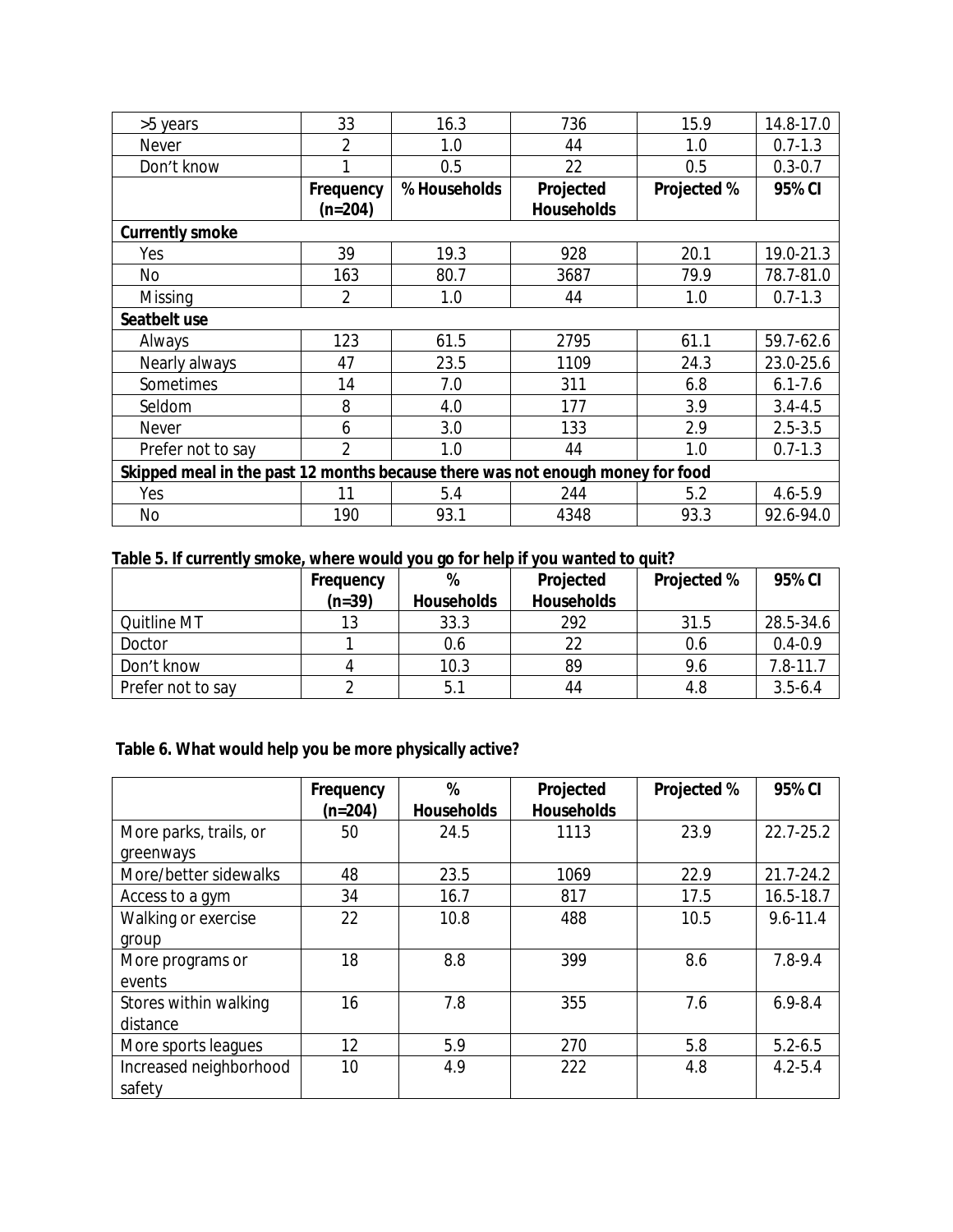|                                         | Frequency<br>$(n=204)$ | % Households | Projected<br><b>Households</b> | Projected % | 95% CI      |
|-----------------------------------------|------------------------|--------------|--------------------------------|-------------|-------------|
| Too busy or don't have<br>time          | 67                     | 32.8         | 1501                           | 32.2        | 30.9-33.6   |
| Nothing gets in the way                 | 48                     | 23.5         | 1124                           | 24.1        | 22.9-25.4   |
| Too tired to exercise                   | 27                     | 13.2         | 603                            | 12.9        | 12.0-13.9   |
| Costs too much                          | 20                     | 9.8          | 447                            | 9.6         | 8.8-10.5    |
| Physically unable                       | 17                     | 8.3          | 377                            | 8.1         | $7.3 - 8.9$ |
| Don't like or want to<br>exercise       | 17                     | 8.3          | 377                            | 8.1         | $7.3 - 8.9$ |
| No friends or group to<br>exercise with | 15                     | 7.4          | 333                            | 7.1         | $6.4 - 7.9$ |
| No gym access                           |                        |              |                                |             |             |
| Not important to me                     | 5                      | 2.5          | 111                            | 2.4         | $2.0 - 2.8$ |

## **Table 7. What gets in the way of being more physically active?**

# **Table 8. What are the barriers to eating healthy?**

|                                                          | Frequency<br>$(n=204)$ | % Households | Projected<br><b>Households</b> | <b>Projected %</b> | 95% CI      |
|----------------------------------------------------------|------------------------|--------------|--------------------------------|--------------------|-------------|
| Healthy foods cost too<br>much                           | 62                     | 30.4         | 1387                           | 29.8               | 28.5-31.1   |
| Takes too long to<br>prepare and shop for<br>health food | 44                     | 21.6         | 980                            | 21.0               | 19.9-22.2   |
| Hard to find healthy<br>choices outside the<br>home      | 40                     | 19.6         | 891                            | 19.1               | 18.0-20.3   |
| Healthy food doesn't<br>taste good                       | 14                     | 6.9          | 366                            | 7.9                | $7.1 - 8.7$ |
| Nobody in my family<br>would eat it                      | 14                     | 6.9          | 311                            | 6.7                | $6.0 - 7.4$ |
| No place to buy healthy<br>food                          | 11                     | 5.4          | 248                            | 5.3                | $4.7 - 6.0$ |
| Don't know how to<br>prepare healthy food                | 3                      | 1.5          | 67                             | 1.4                | $1.1 - 1.8$ |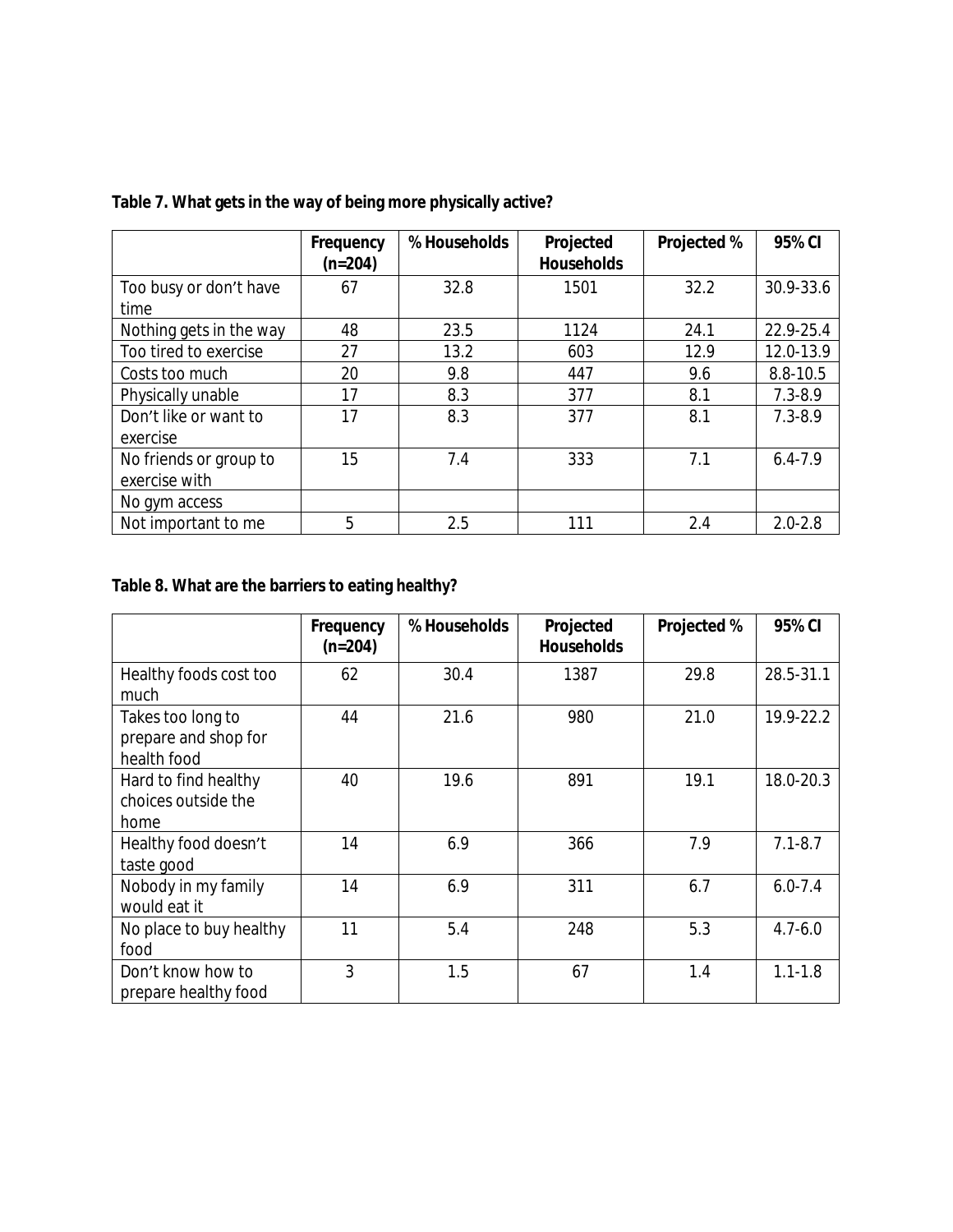### **Table 9. Health care and health care access**

|                                                                                             | Frequency<br>$(n=204)$                                                         | % Households | Projected<br><b>Households</b> | <b>Projected %</b> | 95% CI      |  |  |  |
|---------------------------------------------------------------------------------------------|--------------------------------------------------------------------------------|--------------|--------------------------------|--------------------|-------------|--|--|--|
| How important are health care providers and services to the economic wellbeing of the area? |                                                                                |              |                                |                    |             |  |  |  |
| A lot                                                                                       | 185                                                                            | 91.6         | 4230                           | 91.7               | 90.8-92.4   |  |  |  |
| A little                                                                                    |                                                                                | 3.5          | 155                            | 3.4                | $2.9 - 3.9$ |  |  |  |
| Not at all                                                                                  |                                                                                | 0.5          | 22                             | 0.5                | $0.3 - 0.7$ |  |  |  |
| Don't know                                                                                  | 8                                                                              | 4.0          | 185                            | 4.0                | $3.5 - 4.6$ |  |  |  |
| Prefer not to say                                                                           |                                                                                | 0.5          | 22                             | 0.5                | $.03 - 0.7$ |  |  |  |
| Are you aware of programs to help pay for health care expenses?                             |                                                                                |              |                                |                    |             |  |  |  |
| Yes                                                                                         | 137                                                                            | 67.8         | 3051                           | 66.1               | 64.7-67.5   |  |  |  |
| No                                                                                          | 61                                                                             | 30.2         | 1475                           | 32.0               | 30.6-33.3   |  |  |  |
| Prefer not to say                                                                           | 4                                                                              | 2.0          | 89                             | 1.9                | $1.6 - 2.4$ |  |  |  |
|                                                                                             | In the past 12 months, was there a time you couldn't get health care services? |              |                                |                    |             |  |  |  |
| Yes                                                                                         | 48                                                                             | 23.8         | 1131                           | 24.3               | 23.1-25.6   |  |  |  |
| No                                                                                          | 154                                                                            | 76.2         | 3483                           | 74.8               | 73.5-76.0   |  |  |  |

## **Table 10. Reasons why health care was not received.**

|                                        | Frequency      | % Households | Projected<br><b>Households</b> | Projected % | 95% CI      |
|----------------------------------------|----------------|--------------|--------------------------------|-------------|-------------|
| Couldn't get an<br>appointment         | $(n=48)$<br>19 | 39.6         | 429                            | 37.9        | 35.1-40.8   |
| Costs too much                         | 14             | 29.2         | 322                            | 28.4        | 25.8-31.2   |
| Availability of services               | 13             | 27.1         | 288                            | 25.5        | 23.0-28.2   |
| Too long to wait for an<br>appointment | 10             | 20.8         | 229                            | 20.3        | 18.0-22.8   |
| No insurance                           | 8              | 16.7         | 181                            | 16.0        | 14.0-18.3   |
| Office not open when I<br>could go     | 8              | 16.7         | 177                            | 15.7        | 13.6-18.0   |
| Could not get off work                 | 4              | 8.3          | 89                             | 7.8         | $6.4 - 9.6$ |
| Do not like doctors                    | 3              | 6.3          | 67                             | 5.9         | $4.6 - 7.5$ |
| Unsure if services were<br>available   | 3              | 6.3          | 67                             | 5.9         | $4.6 - 7.5$ |
| Transportation<br>problems             | 3              | 6.3          | 67                             | 5.9         | $4.6 - 7.5$ |
| Insurance did not cover                | 3              | 6.3          | 67                             | 5.9         | $4.6 - 7.5$ |
| Not treated with respect               | $\overline{2}$ | 4.2          | 44                             | 3.9         | $2.9 - 5.3$ |
| Too nervous/afraid                     | $\overline{2}$ | 4.2          | 44                             | 3.9         | $2.9 - 5.3$ |
| No one to care for<br>children         | 1              | 2.1          | 22                             | 2.0         | $1.3 - 3.0$ |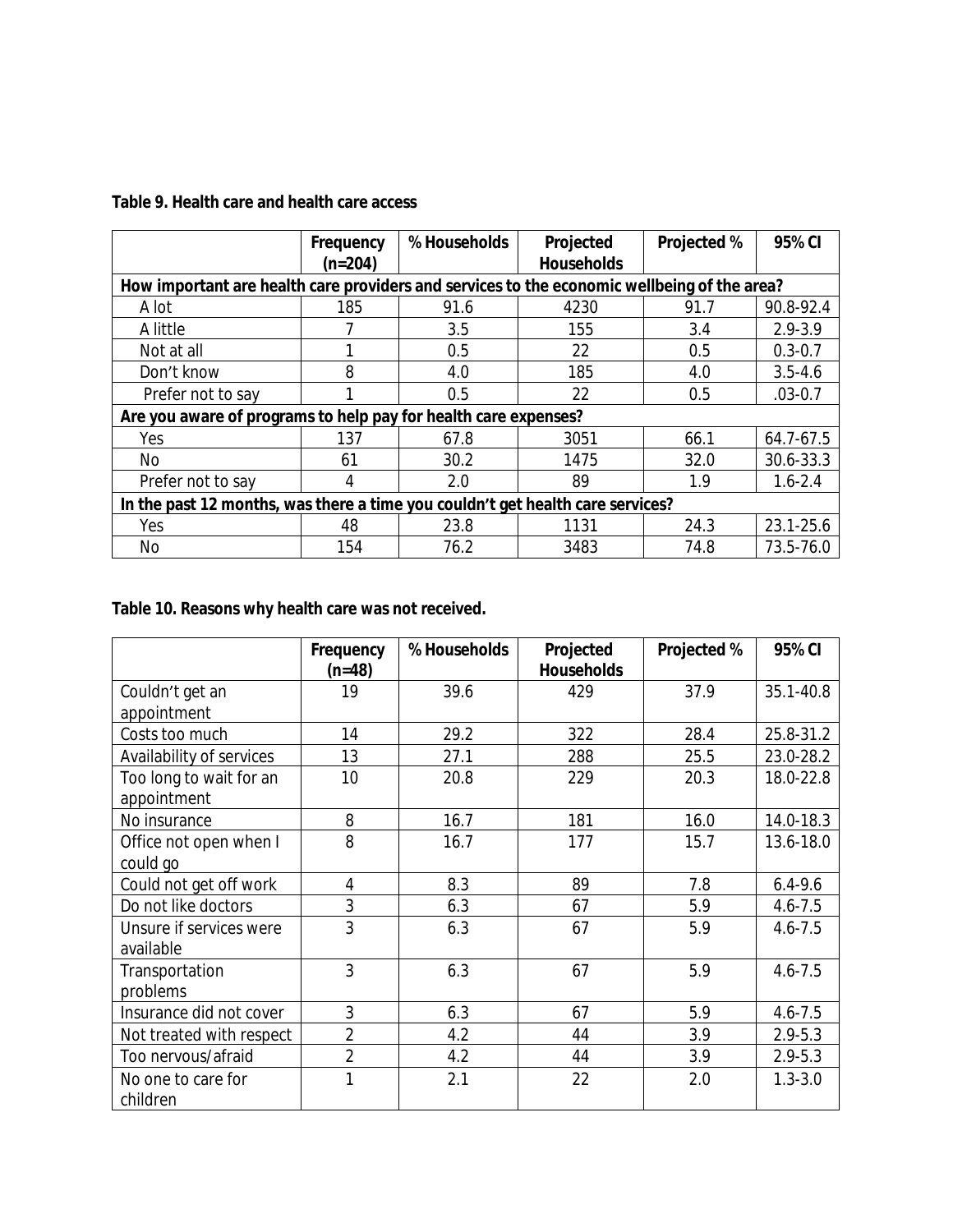## **Table 11. What would improve community's access to health care?**

|                                         | Frequency<br>$(n=204)$ | % Households | Projected<br><b>Households</b> | Projected % | 95% CI       |
|-----------------------------------------|------------------------|--------------|--------------------------------|-------------|--------------|
| More primary care<br>providers          | 101                    | 49.5         | 2256                           | 48.4        | 47.0-49.9    |
| Availability of visiting<br>specialists | 86                     | 42.2         | 1978                           | 42.5        | 41.0-43.9    |
| Availability of walk-in<br>clinics      | 71                     | 34.8         | 1583                           | 34.0        | 32.6-35.4    |
| Improved quality of care                | 34                     | 16.7         | 758                            | 16.3        | 15.2-17.4    |
| Telemedicine                            | 22                     | 10.8         | 495                            | 10.6        | $9.8 - 11.6$ |
| Health education<br>resources           | 20                     | 9.8          | 447                            | 9.6         | 8.8-10.5     |
| Transportation<br>assistance            | 16                     | 7.8          | 355                            | 7.6         | $6.9 - 8.4$  |
| Cultural sensitivity                    | 8                      | 3.9          | 177                            | 3.8         | $3.3 - 4.4$  |
| Interpreter services                    | 6                      | 2.9          | 133                            | 2.9         | $2.4 - 3.4$  |

## **Table 12. Preventive services used in past year**

|                         | Frequency | % Households | Projected         | <b>Projected %</b> | 95% CI       |
|-------------------------|-----------|--------------|-------------------|--------------------|--------------|
|                         | $(n=204)$ |              | <b>Households</b> |                    |              |
| Routine health check up | 119       | 58.3         | 2766              | 59.4               | 57.9-60.8    |
| with family physician   |           |              |                   |                    |              |
| Birthday lab work       | 104       | 51.0         | 2366              | 50.8               | 49.4-52.2    |
| Routine blood pressure  | 91        | 44.6         | 2089              | 44.8               | 43.4-46.3    |
| check                   |           |              |                   |                    |              |
| Flu shot                | 87        | 42.7         | 1989              | 42.7               | 41.3-44.1    |
| Cholesterol check       | 55        | 27.0         | 1279              | 27.5               | 26.2-28.8    |
| Children' checkup/well  | 32        | 15.7         | 714               | 15.3               | 14.3-16.4    |
| baby                    |           |              |                   |                    |              |
| None                    | 18        | 8.8          | 399               | 8.6                | 7.8-9.4      |
| Colonoscopy             | 17        | 8.3          | 433               | 9.3                | $8.5 - 10.2$ |
| Mammography             | 49        | 24.0         | 1142              | 24.5               | 23.3-25.8    |
| Pap smear               | 55        | 27.0         | 1279              | 27.5               | 26.2-28.8    |
| Prostate                | 14        | 6.9          | 366               | 7.9                | $7.1 - 8.7$  |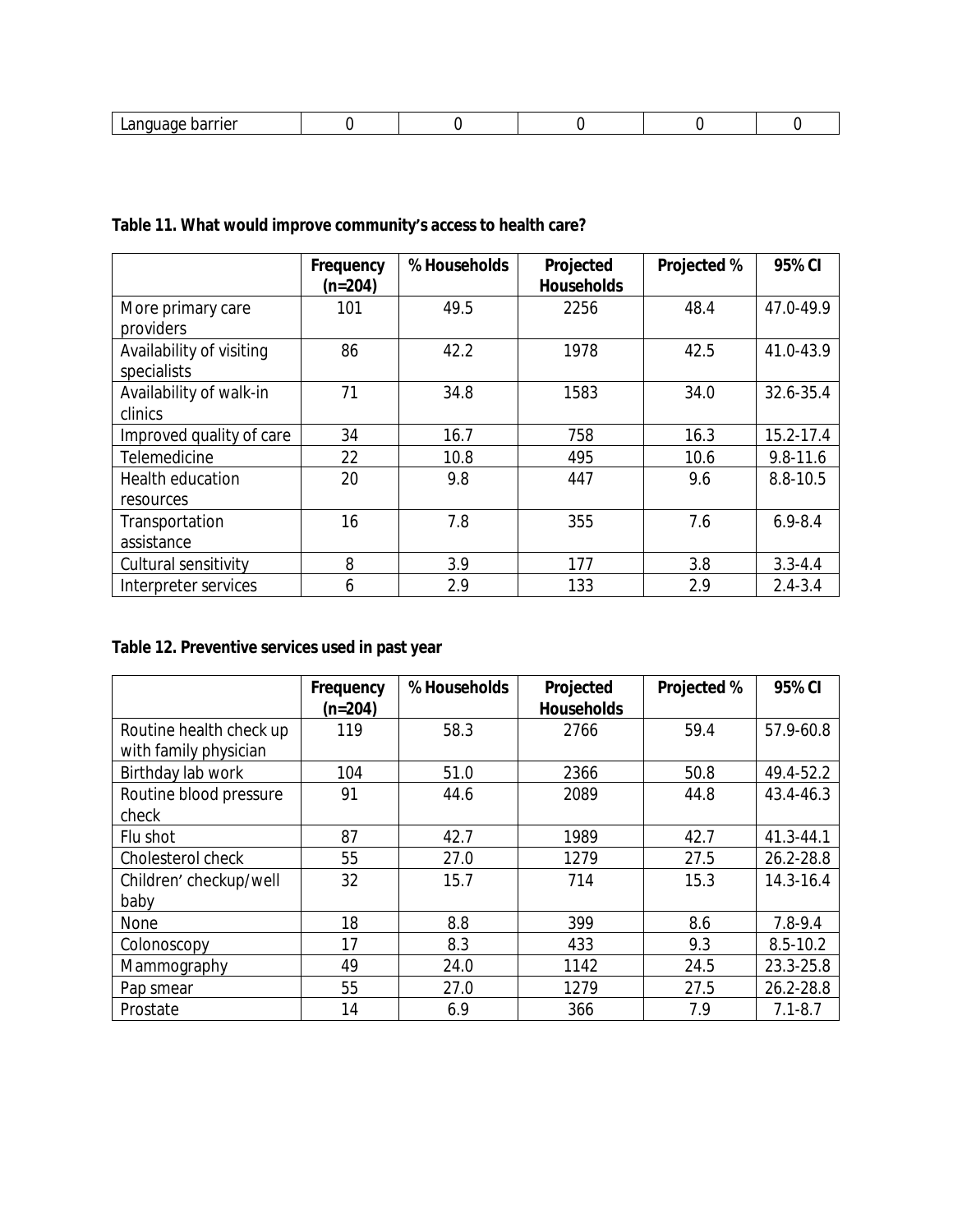|                                                                  | Frequency<br>$(n=204)$ | % Households | Projected<br><b>Households</b> | Projected % | 95% CI      |  |  |  |
|------------------------------------------------------------------|------------------------|--------------|--------------------------------|-------------|-------------|--|--|--|
| Do you know where someone could go for mental health services?   |                        |              |                                |             |             |  |  |  |
| Yes                                                              | 98                     | 48.8         | 2237                           | 48.7        | 47.3-50.2   |  |  |  |
| No                                                               | 65                     | 32.3         | 1509                           | 32.9        | 31.5-34.2   |  |  |  |
| Don't know                                                       | 36                     | 17.9         | 802                            | 17.5        | 16.4-18.6   |  |  |  |
| Prefer not to say                                                | $\overline{2}$         | 1.0          | 44                             | 1.0         | $0.7 - 1.3$ |  |  |  |
| Where would you refer someone for mental health services?        |                        |              |                                |             |             |  |  |  |
| Eastern MT                                                       | 88                     | 43.1         | 1960                           | 42.1        | 40.6-43.5   |  |  |  |
| <b>Community Mental</b>                                          |                        |              |                                |             |             |  |  |  |
| <b>Health Center</b>                                             |                        |              |                                |             |             |  |  |  |
| Don't know                                                       | 54                     | 26.5         | 1205                           | 25.9        | 24.6-27.2   |  |  |  |
| Faith-based leader                                               | 37                     | 18.1         | 887                            | 19.1        | 17.9-20.2   |  |  |  |
| Private doctor                                                   | 36                     | 17.7         | 862                            | 18.5        | 17.4-19.6   |  |  |  |
| Private Therapist/                                               | 35                     | 17.2         | 780                            | 16.8        | 15.7-17.9   |  |  |  |
| social worker                                                    |                        |              |                                |             |             |  |  |  |
| Emergency room                                                   | 28                     | 13.7         | 625                            | 13.4        | 12.5-14.4   |  |  |  |
| Friend                                                           | 11                     | 5.4          | 244                            | 5.2         | 4.6-5.9     |  |  |  |
| Do you know where someone could go for substance abuse services? |                        |              |                                |             |             |  |  |  |
| Yes                                                              | 104                    | 51.7         | 2378                           | 51.8        | 50.4-53.3   |  |  |  |
| <b>No</b>                                                        | 66                     | 32.8         | 1464                           | 31.9        | 30.5-33.3   |  |  |  |
| Don't know                                                       | 28                     | 13.9         | 680                            | 14.8        | 13.8-15.9   |  |  |  |
| Prefer not to say                                                | 3                      | 1.5          | 67                             | 1.5         | $1.1 - 1.9$ |  |  |  |
| Where would you refer someone for substance services?            |                        |              |                                |             |             |  |  |  |
| District II Alcohol and                                          | 106                    | 52.0         | 2418                           | 51.9        | 50.5-53.4   |  |  |  |
| Drug                                                             |                        |              |                                |             |             |  |  |  |
| <b>Alcoholics</b>                                                | 62                     | 30.4         | 1383                           | 29.7        | 28.4-31.0   |  |  |  |
| Anonymous                                                        |                        |              |                                |             |             |  |  |  |
| Don't know                                                       | 42                     | 20.6         | 939                            | 20.1        | 19.0-21.4   |  |  |  |
| Faith-based leader                                               | 39                     | 19.1         | 932                            | 20.0        | 18.9-21.2   |  |  |  |
|                                                                  |                        |              |                                |             |             |  |  |  |
| Private doctor                                                   | 28                     | 13.7         | 629                            | 13.5        | 12.5-14.5   |  |  |  |
| Private Therapist/                                               | 20                     | 9.8          | 444                            | 9.5         | 8.7-10.4    |  |  |  |
| social worker                                                    |                        |              |                                |             |             |  |  |  |
| Emergency room                                                   | 18                     | 8.8          | 399                            | 8.6         | 7.8-9.4     |  |  |  |
| Friend                                                           | 11                     | 5.4          | 244                            | 5.2         | $4.6 - 5.9$ |  |  |  |

#### **Table 13. Mental health and substance abuse services**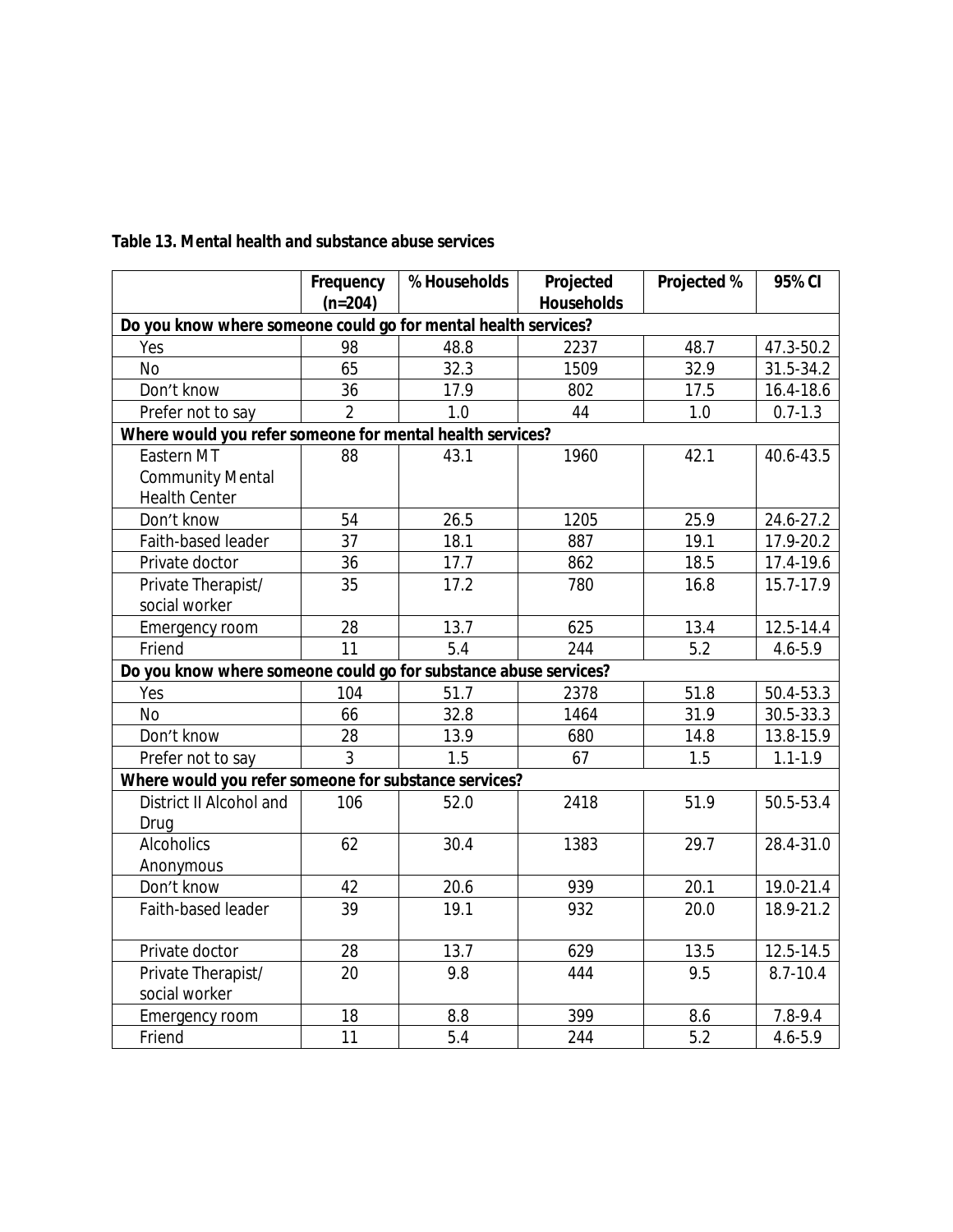|                        | Frequency<br>$(n=204)$ | % Households | Projected<br><b>Households</b> | <b>Projected %</b> | 95% CI      |
|------------------------|------------------------|--------------|--------------------------------|--------------------|-------------|
| Friends/family         | 133                    | 65.2         | 3072                           | 66.0               | 64.6-67.3   |
| Health care provider   | 97                     | 47.6         | 2163                           | 46.4               | 45.0-47.9   |
| Word of mouth /        | 87                     | 42.7         | 1993                           | 42.8               | 41.4-44.2   |
| reputation             |                        |              |                                |                    |             |
| Newspaper              | 79                     | 38.7         | 1767                           | 37.9               | 36.5-39.4   |
| Social media platforms | 45                     | 22.1         | 1013                           | 21.8               | 20.6-23.0   |
| Mailings/newsletters   | 43                     | 21.1         | 958                            | 20.6               | 19.4-21.8   |
| Public health          | 39                     | 19.1         | 873                            | 18.7               | 17.6-19.9   |
| Website/internet       | 32                     | 15.7         | 714                            | 15.3               | 14.3-16.4   |
| Radio                  | 31                     | 15.2         | 695                            | 14.9               | 13.9-16.0   |
| TV                     | 25                     | 12.3         | 555                            | 11.9               | 11.0-12.9   |
| presentations          | 13                     | 6.4          | 288                            | 6.2                | $5.5 - 6.9$ |

**Table 14. How do you learn about health services and health-related information available in our community?**

### **Table 15. Education**

|                                         | Frequency<br>$(n=204)$                      | % Households | Projected<br><b>Households</b> | Projected % | 95% CI       |  |  |  |  |  |
|-----------------------------------------|---------------------------------------------|--------------|--------------------------------|-------------|--------------|--|--|--|--|--|
|                                         | What aspect of education is most important? |              |                                |             |              |  |  |  |  |  |
| $K-12$                                  | 118                                         | 57.8         | 2740                           | 58.8        | 57.4-60.2    |  |  |  |  |  |
| Early childhood                         | 68                                          | 33.3         | 1509                           | 32.4        | 31.0-33.8    |  |  |  |  |  |
| Job training                            | 19                                          | 9.3          | 429                            | 9.2         | $8.4 - 10.1$ |  |  |  |  |  |
| Don't know                              | 13                                          | 6.4          | 292                            | 6.3         | $5.6 - 7.0$  |  |  |  |  |  |
| Adult education                         | 13                                          | 6.4          | 288                            | 6.2         | $5.5 - 6.9$  |  |  |  |  |  |
| Advanced education                      | 11                                          | 5.4          | 244                            | 5.2         | $4.6 - 5.9$  |  |  |  |  |  |
| What two areas lack adequate resources? |                                             |              |                                |             |              |  |  |  |  |  |
| Don't know                              | 66                                          | 32.4         | 1523                           | 32.7        | 31.4-34.1    |  |  |  |  |  |
| Early childhood                         | 58                                          | 28.4         | 1302                           | 27.9        | 26.7-29.3    |  |  |  |  |  |
| $K-12$                                  | 52                                          | 25.5         | 1217                           | 26.1        | 24.9-27.4    |  |  |  |  |  |
| Job training                            | 43                                          | 21.1         | 958                            | 20.6        | 19.4-21.8    |  |  |  |  |  |
| Adult education                         | 40                                          | 19.6         | 887                            | 19.1        | 17.9-20.2    |  |  |  |  |  |
| Advanced education                      | 37                                          | 18.1         | 825                            | 17.7        | 16.6-18.8    |  |  |  |  |  |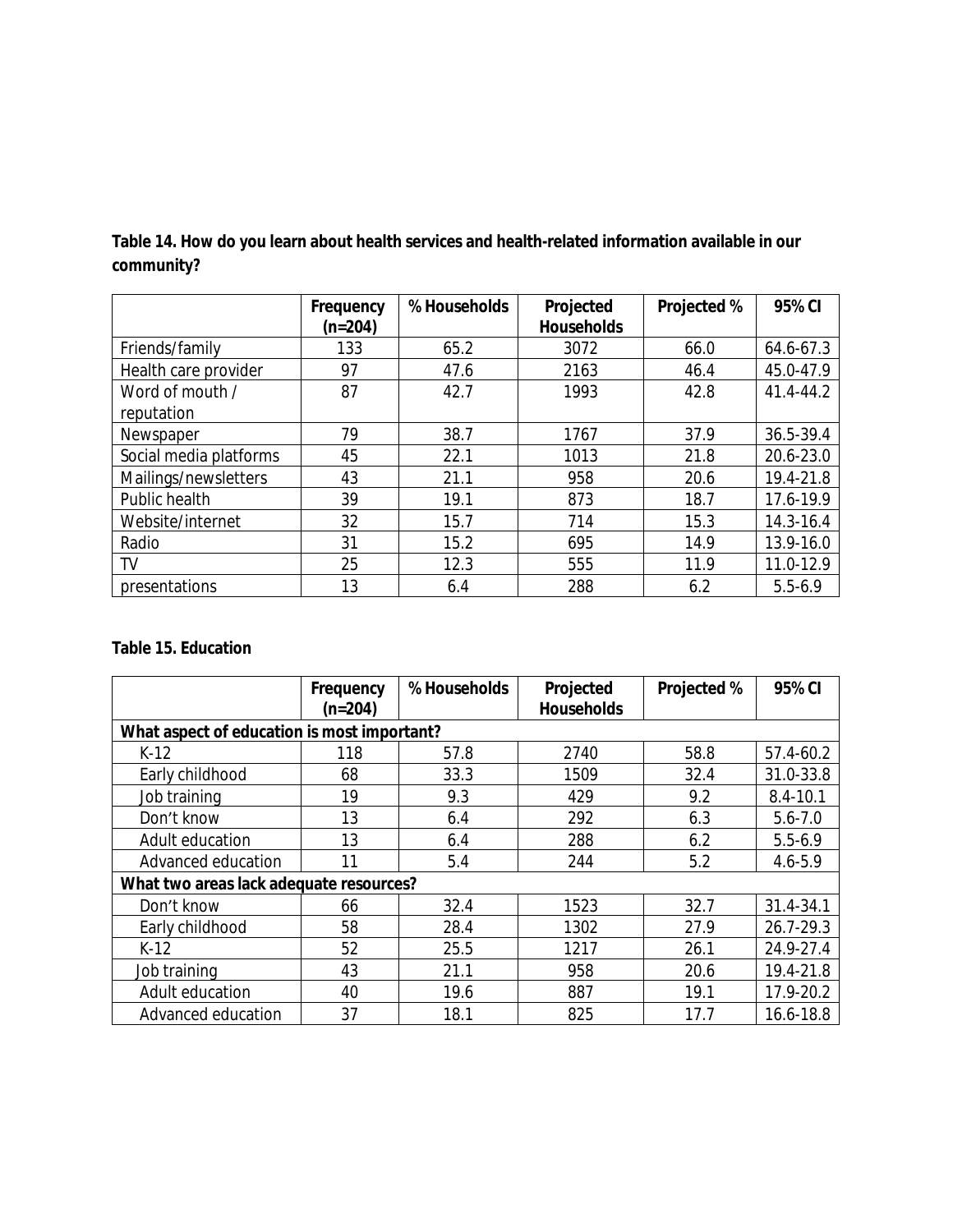|                            | Frequency | % Households | Projected         | Projected % | 95% CI        |
|----------------------------|-----------|--------------|-------------------|-------------|---------------|
|                            | $(n=204)$ |              | <b>Households</b> |             |               |
| First Aid/CPR              | 65        | 31.9         | 1560              | 33.5        | 32.1-34.9     |
| <b>Fitness</b>             | 52        | 25.5         | 1157              | 24.8        | 23.6-26.1     |
| <b>Health and Wellness</b> | 51        | 25.0         | 1135              | 24.4        | 23.1-25.6     |
| Nutrition                  | 48        | 23.5         | 1065              | 22.9        | $21.7 - 24.1$ |
| Weight loss                | 46        | 22.3         | 1024              | 22.0        | 20.8-23.2     |
| Parenting                  | 33        | 16.2         | 732               | 15.7        | 14.7-16.8     |
| Alzheimer's                | 31        | 15.2         | 691               | 14.8        | 13.8-15.9     |
| Health insurance/ACA       | 30        | 14.7         | 669               | 14.4        | 13.4-15.4     |
| Mental Health              | 27        | 13.2         | 599               | 12.9        | 11.9-13.9     |
| Early childhood            | 27        | 13.2         | 602               | 12.9        | 12.0-13.9     |
| development                |           |              |                   |             |               |
| <b>Diabetes</b>            | 25        | 12.3         | 558               | 12.0        | 11.1-13.0     |
| Cancer                     | 22        | 10.8         | 488               | 10.5        | $9.6 - 11.4$  |
| Grief counseling           | 18        | 8.8          | 403               | 8.7         | 7.9-9.5       |
| Pulmonary health           | 18        | 8.8          | 403               | 8.7         | 7.9-9.5       |
| Support groups             | 16        | 7.8          | 355               | 7.6         | $6.9 - 8.4$   |
| Heart disease              | 14        | 6.9          | 311               | 6.7         | $6.0 - 7.4$   |
| Smoking cessation          | 12        | 5.9          | 270               | 5.8         | $5.2 - 6.5$   |
| Alcohol/substance          | 11        | 5.4          | 244               | 5.4         | 4.6-5.9       |
| abuse                      |           |              |                   |             |               |

## **Table 16. Educational classes/programs**

## **Table 17. Issues considered big problems in Richland County**

|                      | Frequency<br>$(n=204)$ | % Households | Projected<br><b>Households</b> | <b>Projected %</b> | 95% CI        |
|----------------------|------------------------|--------------|--------------------------------|--------------------|---------------|
| <b>Heart Disease</b> |                        |              |                                |                    |               |
| A big problem        | 18                     | 8.2          | 399                            | 8.6                | 7.8-9.4       |
| A problem            | 76                     | 37.3         | 1697                           | 36.4               | 35.1-37.8     |
| Not a problem        | 27                     | 13.2         | 714                            | 15.3               | 14.3-16.4     |
| Don't know           | 83                     | 40.7         | 1849                           | 39.7               | 38.3-41.1     |
| <b>Diabetes</b>      |                        |              |                                |                    |               |
| A big problem        | 30                     | 14.7         | 669                            | 14.4               | 13.4-15.4     |
| A problem            | 99                     | 48.5         | 2263                           | 48.6               | 47.1-50.0     |
| Not a problem        | 24                     | 11.8         | 588                            | 12.6               | $11.7 - 13.6$ |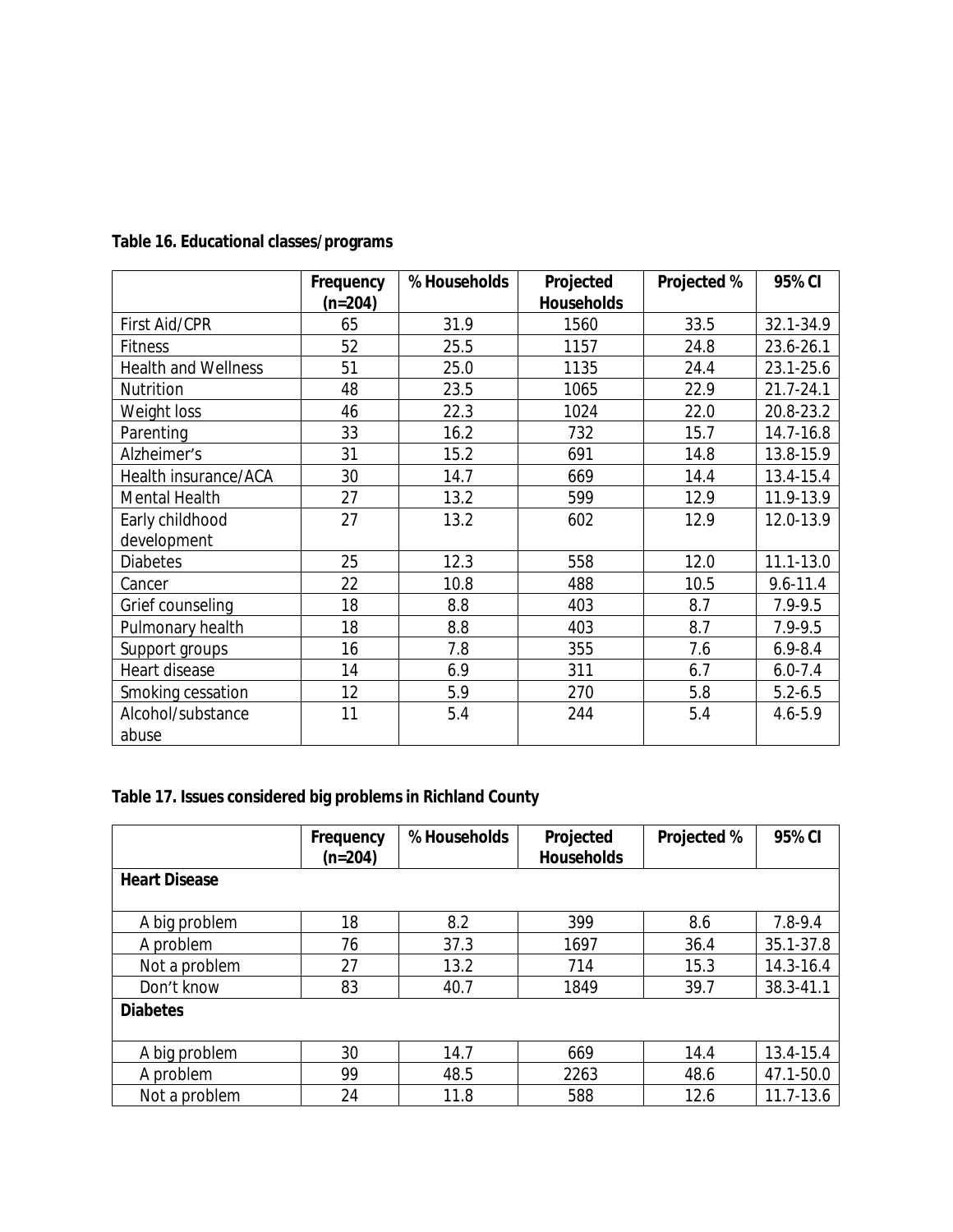| Don't know              | 51                     | 25.0         | 1139                           | 24.4        | 23.2-25.7     |
|-------------------------|------------------------|--------------|--------------------------------|-------------|---------------|
| Cancer                  |                        |              |                                |             |               |
| A big problem           | 59                     | 28.9         | 1313                           | 28.2        | 26.9-29.5     |
| A problem               | 84                     | 41.2         | 1926                           | 41.4        | 39.9-42.8     |
| Not a problem           | 21                     | 10.3         | 525                            | 11.3        | 10.4-12.2     |
| Don't know              | 40                     | 19.6         | 895                            | 19.2        | 18.1-20.4     |
|                         | Frequency<br>$(n=204)$ | % Households | Projected<br><b>Households</b> | Projected % | 95% CI        |
| Asthma                  |                        |              |                                |             |               |
| A big problem           | 29                     | 14.4         | 647                            | 14.0        | 13.1-15.1     |
| A problem               | 76                     | 37.6         | 1745                           | 37.9        | 36.5-39.3     |
| Not a problem           | 31                     | 15.4         | 747                            | 16.2        | 15.2-17.3     |
| Don't know              | 66                     | 32.7         | 1472                           | 31.9        | 30.6-33.3     |
| <b>COPD</b>             |                        |              |                                |             |               |
| A big problem           | 14                     | 6.9          | 311                            | 6.7         | $6.0 - 7.4$   |
| A problem               | 72                     | 35.3         | 1716                           | 36.8        | 35.4-38.2     |
| Not a problem           | 34                     | 16.7         | 758                            | 16.3        | 15.2-17.4     |
| Don't know              | 84                     | 41.2         | 1875                           | 40.2        | 38.8-41.7     |
| <b>Obesity</b>          |                        |              |                                |             |               |
| A big problem           | 61                     | 29.9         | 1353                           | 29.1        | 27.8-30.4     |
| A problem               | 96                     | 47.1         | 2141                           | 46.0        | 44.5-47.4     |
| Not a problem           | 17                     | 8.3          | 495                            | 10.6        | $9.8 - 11.6$  |
| Don't know              | 30                     | 14.7         | 699                            | 14.4        | 13.4-15.4     |
| <b>Alcohol abuse</b>    |                        |              |                                |             |               |
| A big problem           | 78                     | 38.2         | 1745                           | 37.5        | 36.1-38.9     |
| A problem               | 90                     | 44.1         | 2056                           | 44.1        | 42.7-45.6     |
| Not a problem           | 17                     | 8.3          | 381                            | 8.2         | $7.4 - 9.0$   |
| Don't know              | 19                     | 9.3          | 477                            | 10.2        | 9.4-11.2      |
| <b>Tobacco use</b>      |                        |              |                                |             |               |
| A big problem           | 58                     | 28.4         | 1294                           | 27.8        | 26.5-29.1     |
| A problem               | 103                    | 50.5         | 2356                           | 50.6        | 49.1-52.0     |
| Not a problem           | 21                     | 10.3         | 521                            | 11.2        | $10.3 - 12.1$ |
| Don't know              | 22                     | 10.8         | 488                            | 10.5        | $9.6 - 11.4$  |
| Prescription drug abuse |                        |              |                                |             |               |
| A big problem           | 45                     | 22.4         | 988                            | 21.7        | 20.6-23.0     |
| A problem               | 69                     | 34.3         | 1546                           | 33.7        | 32.3-35.1     |
| Not a problem           | 25                     | 12.4         | 666                            | 14.5        | 13.5-15.6     |
| Don't know              | 62                     | 30.9         | 1383                           | 30.1        | 28.8-31.5     |
| Illegal drug use        |                        |              |                                |             |               |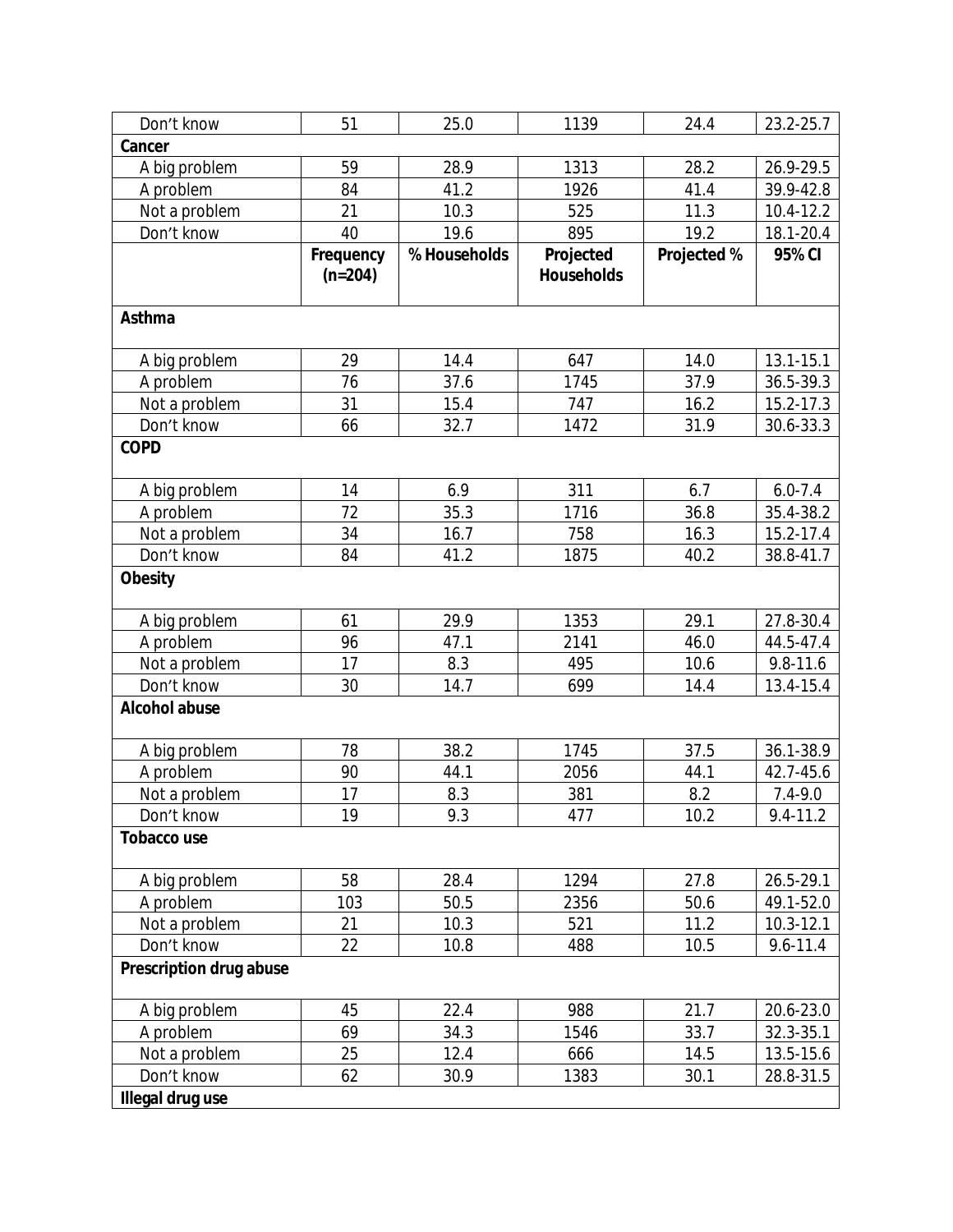| A big problem                           | 88                     | 43.1         | 2015                           | 43.3        | 41.8-44.7   |
|-----------------------------------------|------------------------|--------------|--------------------------------|-------------|-------------|
| A problem                               | 69                     | 33.8         | 1542                           | 33.1        | 31.8-34.5   |
| Not a problem                           | 32                     | 15.7         | 336                            | 7.2         | $6.5 - 8.0$ |
| Don't know                              | 15                     | 7.4          | 765                            | 16.4        | 15.4-17.5   |
|                                         | Frequency<br>$(n=204)$ | % Households | Projected<br><b>Households</b> | Projected % | 95% CI      |
| <b>Access to mental health services</b> |                        |              |                                |             |             |
| A big problem                           | 27                     | 13.3         | 603                            | 13.0        | 12.1-14.0   |
| A problem                               | 55                     | 27.1         | 1228                           | 26.5        | 25.2-27.8   |
| Not a problem                           | 45                     | 22.2         | 1054                           | 22.7        | 215-24.0    |
| Don't know                              | 76                     | 37.4         | 1753                           | 37.8        | 36.4-39.2   |
|                                         | Frequency              | % Households | Projected                      | Projected % | 95% CI      |
|                                         | $(n=204)$              |              | <b>Households</b>              |             |             |
| Access to substance abuse services      |                        |              |                                |             |             |
|                                         |                        |              |                                |             |             |
| A big problem                           | 23                     | 11.3         | 514                            | 11.1        | 10.2-12.0   |
| A problem                               | 52                     | 25.6         | 1165                           | 25.1        | 23.9-26.4   |
| Not a problem                           | 25                     | 25.6         | 1217                           | 26.2        | 25.0-27.5   |
| Don't know                              | 76                     | 37.4         | 1742                           | 37.6        | 36.2-39.0   |
| Motor vehicle injuries                  |                        |              |                                |             |             |
| A big problem                           | 44                     | 21.6         | 979                            | 21.0        | 19.8-22.2   |
| A problem                               | 79                     | 38.7         | 1849                           | 39.1        | 37.7-40.5   |
| Not a problem                           | 36                     | 17.7         | 862                            | 18.5        | 17.4-19.6   |
| Don't know                              | 45                     | 22.1         | 1002                           | 21.5        | 20.3-22.7   |
| <b>Falls resulting in injury</b>        |                        |              |                                |             |             |
| A big problem                           | 9                      | 4.4          | 203                            | 4.4         | $3.8 - 5.0$ |
| A problem                               | 54                     | 26.5         | 1202                           | 25.8        | 24.6-27.1   |
| Not a problem                           | 59                     | 28.9         | 1428                           | 30.6        | 29.3-32.0   |
| Don't know                              | 82                     | 40.2         | 1827                           | 39.2        | 37.8-40.6   |
| Good prenatal care                      |                        |              |                                |             |             |
| A big problem                           | 17                     | 8.3          | 385                            | 8.3         | $7.5 - 9.1$ |
| A problem                               | 46                     | 22.6         | 1024                           | 22.0        | 20.8-23.2   |
| Not a problem                           | 90                     | 44.1         | 2115                           | 45.4        | 44.0-46.8   |
| Don't know                              | 51                     | 25.0         | 1135                           | 24.4        | 23.1-25.6   |
| Availability of services for seniors    |                        |              |                                |             |             |
| A big problem                           | 16                     | 7.8          | 362                            | 7.8         | $7.0 - 8.6$ |
| A problem                               | 45                     | 22.1         | 1009                           | 21.7        | 20.5-22.9   |
| Not a problem                           | 70                     | 34.3         | 1608                           | 34.5        | 33.1-35.9   |
| Don't know                              | 73                     | 35.8         | 1679                           | 36.0        | 34.7-37.4   |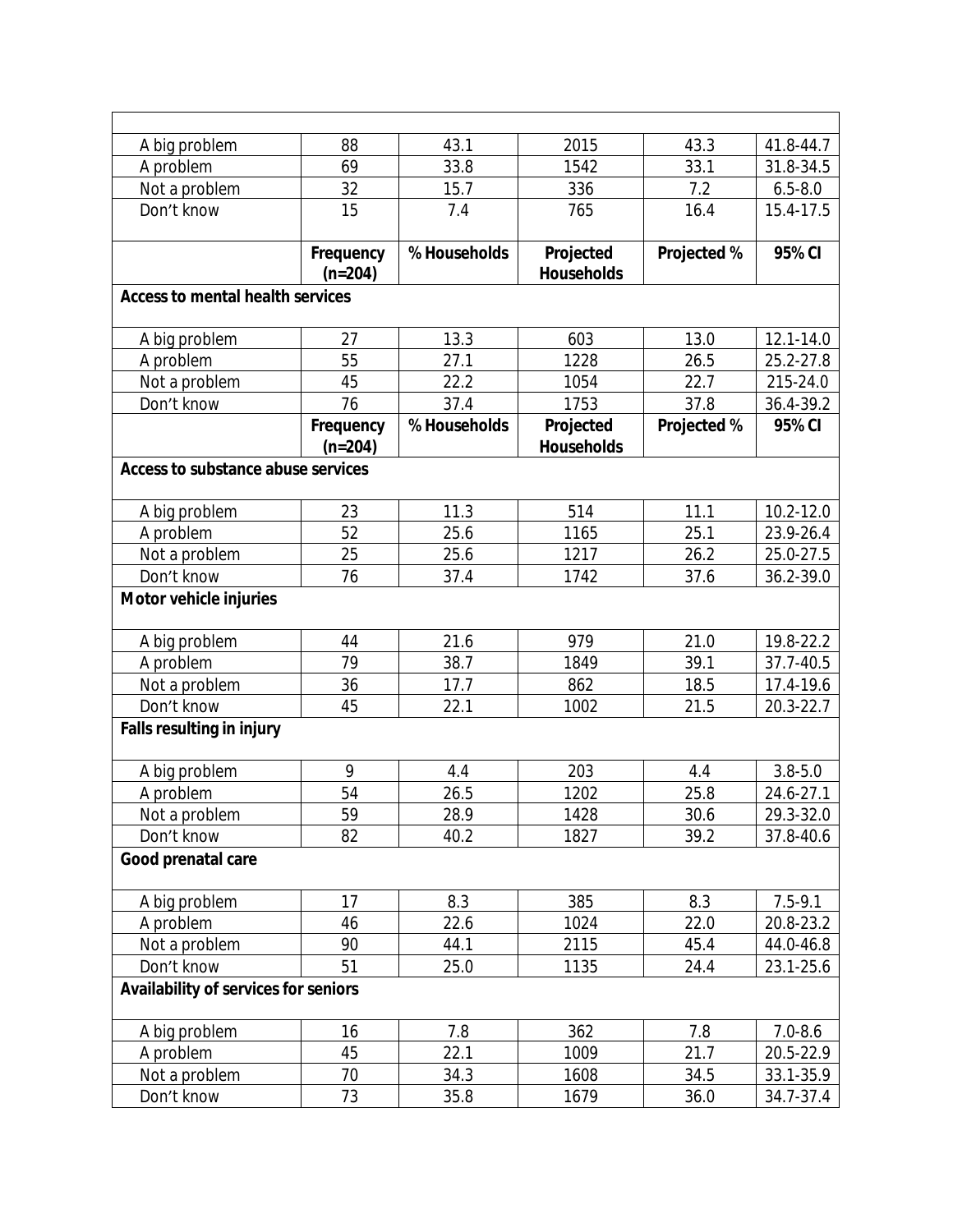| Availability of services for individuals with physical disabilities |                        |              |                                |             |             |
|---------------------------------------------------------------------|------------------------|--------------|--------------------------------|-------------|-------------|
| A big problem                                                       | 16                     | 7.8          | 359                            | 7.7         | $7.0 - 8.5$ |
| A problem                                                           | 66                     | 32.4         | 1479                           | 31.8        | 30.4-33.1   |
| Not a problem                                                       | 46                     | 22.6         | 1131                           | 24.3        | 23.1-25.6   |
| Don't know                                                          | 76                     | 37.3         | 1690                           | 36.3        | 34.9-37.7   |
|                                                                     | Frequency<br>$(n=204)$ | % Households | Projected<br><b>Households</b> | Projected % | 95% CI      |
| <b>Access to public transportation</b>                              |                        |              |                                |             |             |
| A big problem                                                       | 9                      | 4.4          | 200                            | 4.3         | $3.8 - 4.9$ |
| A problem                                                           | 47                     | 23.2         | 1050                           | 22.7        | 21.5-23.9   |
| Not a problem                                                       | 110                    | 54.2         | 2566                           | 55.3        | 53.9-59.8   |
| Don't know                                                          | 37                     | 18.2         | 821                            | 17.7        | 16.6-18.8   |
| Availability of affordable childcare                                |                        |              |                                |             |             |
| A big problem                                                       | 50                     | 25.3         | 1117                           | 24.7        | 23.4-26.0   |
| A problem                                                           | 59                     | 29.8         | 1320                           | 29.2        | 27.9-30.5   |
| Not a problem                                                       | 41                     | 20.7         | 969                            | 21.4        | 20.2-22.6   |
| Don't know                                                          | 48                     | 24.2         | 1120                           | 24.8        | 23.5-26.0   |
| Hunger                                                              |                        |              |                                |             |             |
| A big problem                                                       | $\overline{7}$         | 3.4          | 155                            | 3.3         | $2.9 - 3.9$ |
| A problem                                                           | 53                     | 26.0         | 1180                           | 25.3        | 24.1-26.6   |
| Not a problem                                                       | 68                     | 33.3         | 1631                           | 35.0        | 33.6-36.4   |
| Don't know                                                          | 76                     | 37.3         | 1694                           | 36.4        | 35.0-37.8   |
| Poor housing conditions                                             |                        |              |                                |             |             |
| A big problem                                                       | 32                     | 15.7         | 714                            | 15.3        | 14.3-16.4   |
| A problem                                                           | 72                     | 35.3         | 1660                           | 35.6        | 34.3-37.0   |
| Not a problem                                                       | 49                     | 24.0         | 1154                           | 24.8        | 23.5-26.0   |
| Don't know                                                          | 51                     | 25.0         | 1131                           | 24.3        | 23.1-25.6   |
| Availability of affordable housing                                  |                        |              |                                |             |             |
| A big problem                                                       | 119                    | 58.3         | 2718                           | 58.3        | 56.9-59.8   |
| A problem                                                           | 57                     | 27.9         | 1320                           | 28.3        | 27.1-29.7   |
| Not a problem                                                       | 12                     | 5.9          | 266                            | 5.7         | $5.1 - 6.4$ |
| Don't know                                                          | 16                     | 7.8          | 355                            | 7.6         | $6.9 - 8.4$ |
| <b>Homelessness</b>                                                 |                        |              |                                |             |             |
| A big problem                                                       | 16                     | 7.8          | 355                            | 7.6         | $6.9 - 8.4$ |
| A problem                                                           | 51                     | 25.0         | 1139                           | 24.4        | 23.2-25.7   |
| Not a problem                                                       | 53                     | 26.0         | 1239                           | 26.6        | 25.3-27.9   |
| Don't know                                                          | 84                     | 41.2         | 1926                           | 41.4        | 39.9-42.8   |
| <b>Access to clean water</b>                                        |                        |              |                                |             |             |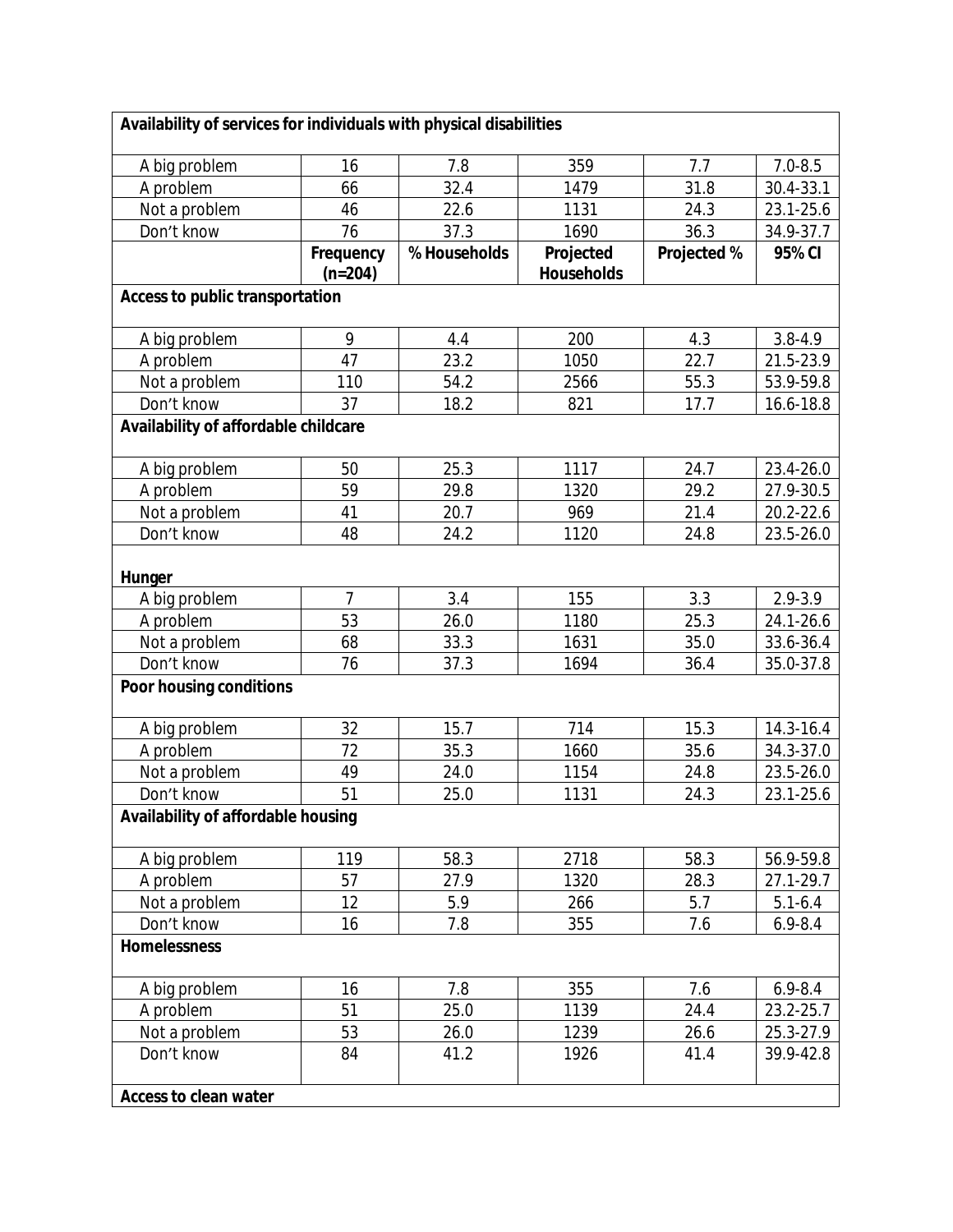| A big problem                                 | 11                     | 5.4          | 244                            | 5.2         | $4.6 - 5.9$  |  |  |  |
|-----------------------------------------------|------------------------|--------------|--------------------------------|-------------|--------------|--|--|--|
| A problem                                     | 26                     | 12.8         | 581                            | 12.5        | 11.5-13.5    |  |  |  |
| Not a problem                                 | 139                    | 68.1         | 3212                           | 69.0        | 67.6-70.3    |  |  |  |
| Don't know                                    | 28                     | 13.7         | 621                            | 13.3        | 12.4-14.4    |  |  |  |
|                                               | Frequency<br>$(n=204)$ | % Households | Projected<br><b>Households</b> | Projected % | 95% CI       |  |  |  |
| Child abuse or neglect                        |                        |              |                                |             |              |  |  |  |
| A big problem                                 | 19                     | 9.4          | 478                            | 10.3        | $9.4 - 11.2$ |  |  |  |
| A problem                                     | 74                     | 36.5         | 1649                           | 35.6        | 34.2-37.0    |  |  |  |
| Not a problem                                 | 31                     | 15.3         | 695                            | 15.0        | 14.0-16.1    |  |  |  |
| Don't know                                    | 79                     | 38.9         | 1816                           | 39.2        | 37.8-40.6    |  |  |  |
| Domestic, dating, or sexual violence          |                        |              |                                |             |              |  |  |  |
| A big problem                                 | 20                     | 9.8          | 503                            | 10.8        | 9.9-11.7     |  |  |  |
| A problem                                     | 69                     | 33.8         | 1546                           | 33.2        | 31.8-34.6    |  |  |  |
| Not a problem                                 | 25                     | 12.3         | 555                            | 11.9        | 11.0-12.9    |  |  |  |
| Don't know                                    | 90                     | 44.1         | 2056                           | 44.1        | 42.7-45.6    |  |  |  |
| Unintended pregnancy including teen pregnancy |                        |              |                                |             |              |  |  |  |
| A big problem                                 | 22                     | 10.8         | 492                            | 10.6        | $9.7 - 11.5$ |  |  |  |
| A problem                                     | 80                     | 39.2         | 1841                           | 39.5        | 38.1-41.0    |  |  |  |
| Not a problem                                 | 22                     | 10.8         | 488                            | 10.5        | $9.6 - 11.4$ |  |  |  |
| Don't know                                    | 80                     | 39.2         | 1838                           | 39.4        | 38.0-40.9    |  |  |  |
| <b>Sexually transmitted infections</b>        |                        |              |                                |             |              |  |  |  |
| A big problem                                 | 17                     | 8.4          | 381                            | 8.2         | $7.5 - 9.1$  |  |  |  |
| A problem                                     | 49                     | 24.1         | 1146                           | 24.7        | 23.5-26.0    |  |  |  |
| Not a problem                                 | 26                     | 12.8         | 581                            | 12.5        | 11.6-13.5    |  |  |  |
| Don't know                                    | 111                    | 55.7         | 2529                           | 54.6        | 53.1-56.0    |  |  |  |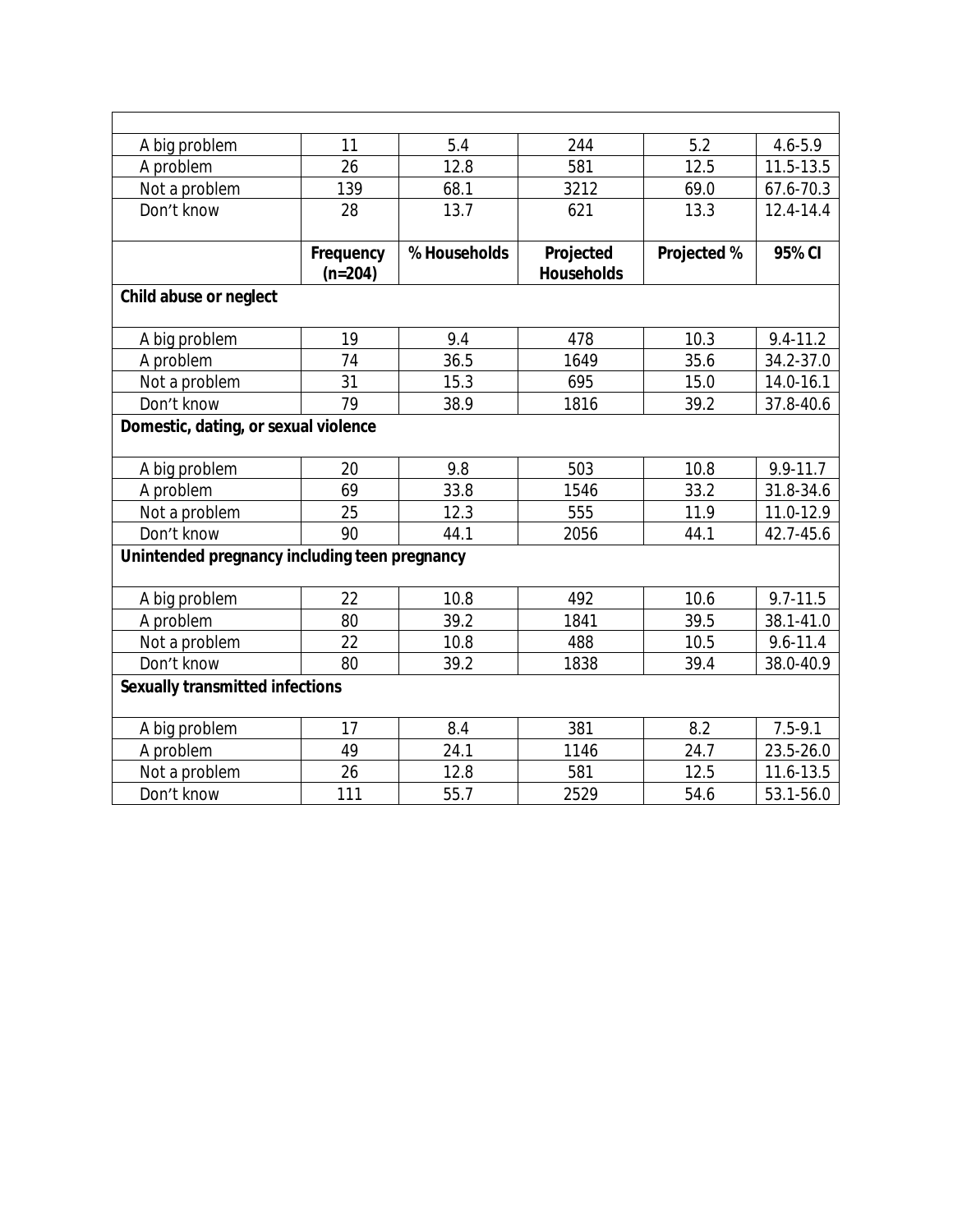|                                                                                                   | <b>Projected Percent</b> |       |                 |                             |               |  |
|---------------------------------------------------------------------------------------------------|--------------------------|-------|-----------------|-----------------------------|---------------|--|
| <b>Statements</b>                                                                                 | <b>Strongly</b><br>agree | Agree | <b>Disagree</b> | <b>Strongly</b><br>disagree | Don't<br>know |  |
| I can get the health care I need near my home.                                                    | 24.6%                    | 57.2% | 12.9%           | 3.8%                        | 1.4%          |  |
| My community is a good place to raise children.                                                   | 46.0%                    | 48.3% | 3.3%            | 0.5%                        | 1.9%          |  |
| My community is a good place to grow old.                                                         | 31.0%                    | 55.9% | 7.2%            | 2.9%                        | 2.9%          |  |
| I feel safe in my home.                                                                           | 47.2%                    | 50.4% | 2.4%            | 0.0%                        | 0.0%          |  |
| I feel safe in my community.                                                                      | 36.3%                    | 59.4% | 3.8%            | 0.5%                        | 0.0%          |  |
| I feel prepared for an emergency.                                                                 | 33.8%                    | 54.8% | 10.0%           | 1.0%                        | 0.5%          |  |
| People of all races, ethnicities, backgrounds, and<br>beliefs in my community are treated fairly. | 21.0%                    | 57.7% | 12.5%           | 1.0%                        | 7.8%          |  |
| I can buy affordable healthy food near my home.                                                   | 12.6%                    | 46.1% | 28.7%           | 12.1%                       | 0.5%          |  |
| There are places to be physically active near my<br>home.                                         | 26.3%                    | 62.6% | 8.3%            | 1.9%                        | 1.0%          |  |
| I have enough financial resources to meet my basic<br>needs.                                      | 28.7%                    | 64.6% | 6.2%            | 0.5%                        | 0.0%          |  |

aThe data presented is a population estimate.

 $^{\rm b}$ Confidence intervals and specific survey results can be seen in the full community health assessment report.

|               | <b>Projected Percent</b> |                        |       |               |
|---------------|--------------------------|------------------------|-------|---------------|
| <b>Issues</b> | A big<br>problem         | A<br>problem   problem | Not a | Don't<br>know |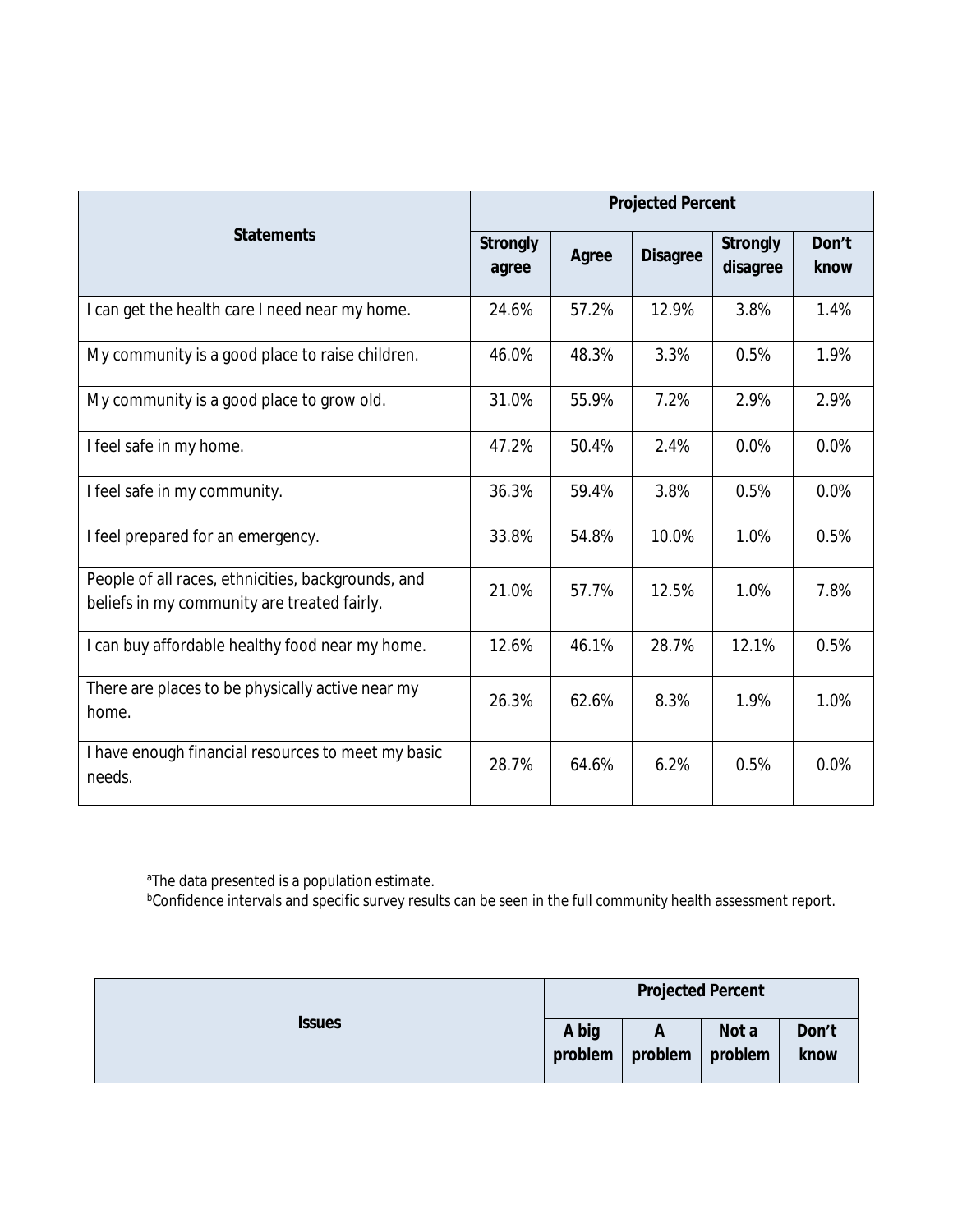| Availability of affordable housing                                  | 58.3% | 28.3% | 5.7%  | 7.6%  |
|---------------------------------------------------------------------|-------|-------|-------|-------|
| Illegal drug use                                                    | 43.3% | 33.1% | 7.2%  | 16.4% |
| Alcohol abuse                                                       | 37.5% | 44.1% | 8.2%  | 10.2% |
| Obesity                                                             | 29.1% | 46.0% | 10.6% | 14.4% |
| Cancer                                                              | 28.2% | 41.4% | 11.3% | 19.2% |
| Tobacco use                                                         | 27.8% | 50.6% | 11.2% | 10.5% |
| Availability of affordable childcare                                | 24.7% | 29.2% | 21.4% | 24.8% |
| Prescription drug abuse                                             | 21.7% | 33.7% | 14.5% | 30.1% |
| Motor vehicle injuries                                              | 21.0% | 39.1% | 18.5% | 21.5% |
| Poor housing conditions                                             | 15.3% | 35.6% | 24.8% | 24.3% |
| <b>Diabetes</b>                                                     | 14.4% | 48.6% | 12.6% | 24.4% |
| Asthma                                                              | 14.0% | 37.9% | 16.2% | 31.9% |
| Access to mental health services                                    | 13.0% | 26.5% | 22.7% | 37.8% |
| Access to substance abuse services                                  | 11.1% | 25.1% | 26.2% | 37.6% |
| Domestic, dating, or sexual violence                                | 10.8% | 33.2% | 11.9% | 44.1% |
| Unintended pregnancy including teen pregnancy                       | 10.6% | 39.5% | 10.5% | 39.4% |
| Child abuse or neglect                                              | 10.3% | 35.6% | 15.0% | 39.2% |
| <b>Heart Disease</b>                                                | 8.6%  | 36.4% | 15.3% | 39.7% |
| Good prenatal care                                                  | 8.3%  | 22.0% | 45.4% | 24.4% |
| Sexually transmitted infections                                     | 8.2%  | 24.7% | 12.5% | 54.6% |
| Availability of services for seniors                                | 7.8%  | 21.7% | 34.5% | 36.0% |
| Availability of services for individuals with physical disabilities | 7.7%  | 31.8% | 24.3% | 36.3% |
| Homelessness                                                        | 7.6%  | 24.4% | 26.6% | 41.4% |
| COPD                                                                | 6.7%  | 36.8% | 16.3% | 40.2% |
| Access to clean water                                               | 5.2%  | 12.5% | 69.0% | 13.3% |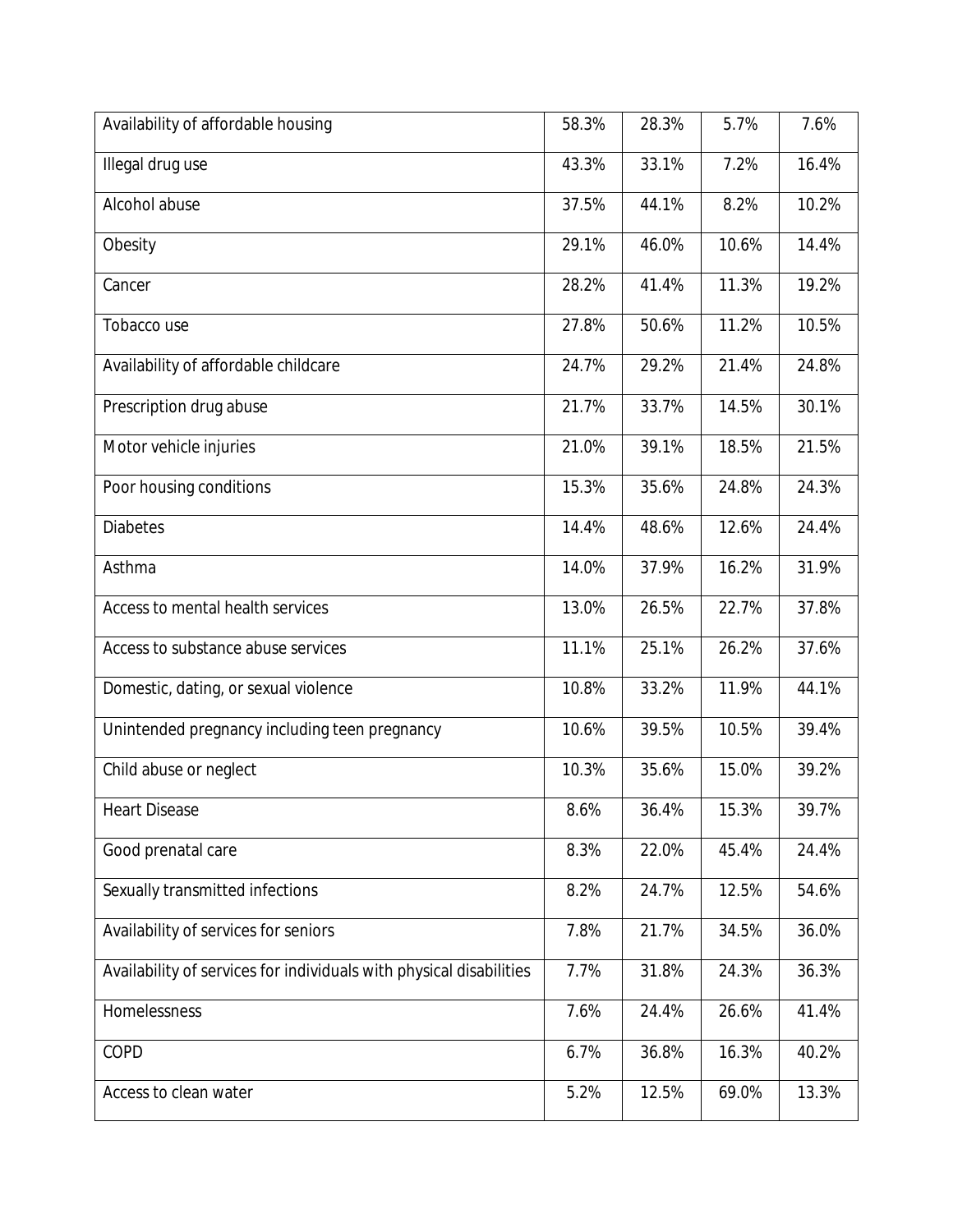| Falls resulting in injury       | 4.4% | 25.8% | 30.6% | 39.2% |
|---------------------------------|------|-------|-------|-------|
| Access to public transportation | 4.3% | 22.7% | 55.3% | 17.7% |
| Hunger                          | 3.3% | 25.3% | 35.0% | 36.4% |

aThe data presented is a population estimate.

bConfidence intervals and specific survey results can be seen in the full community health assessment report.

#### **Appendix B. Volunteer Evaluations**

1. In your opinion, what went well? What did not go well?

2. To what extent do you think this assessment will be useful to your community in learning how to respond to an emergency?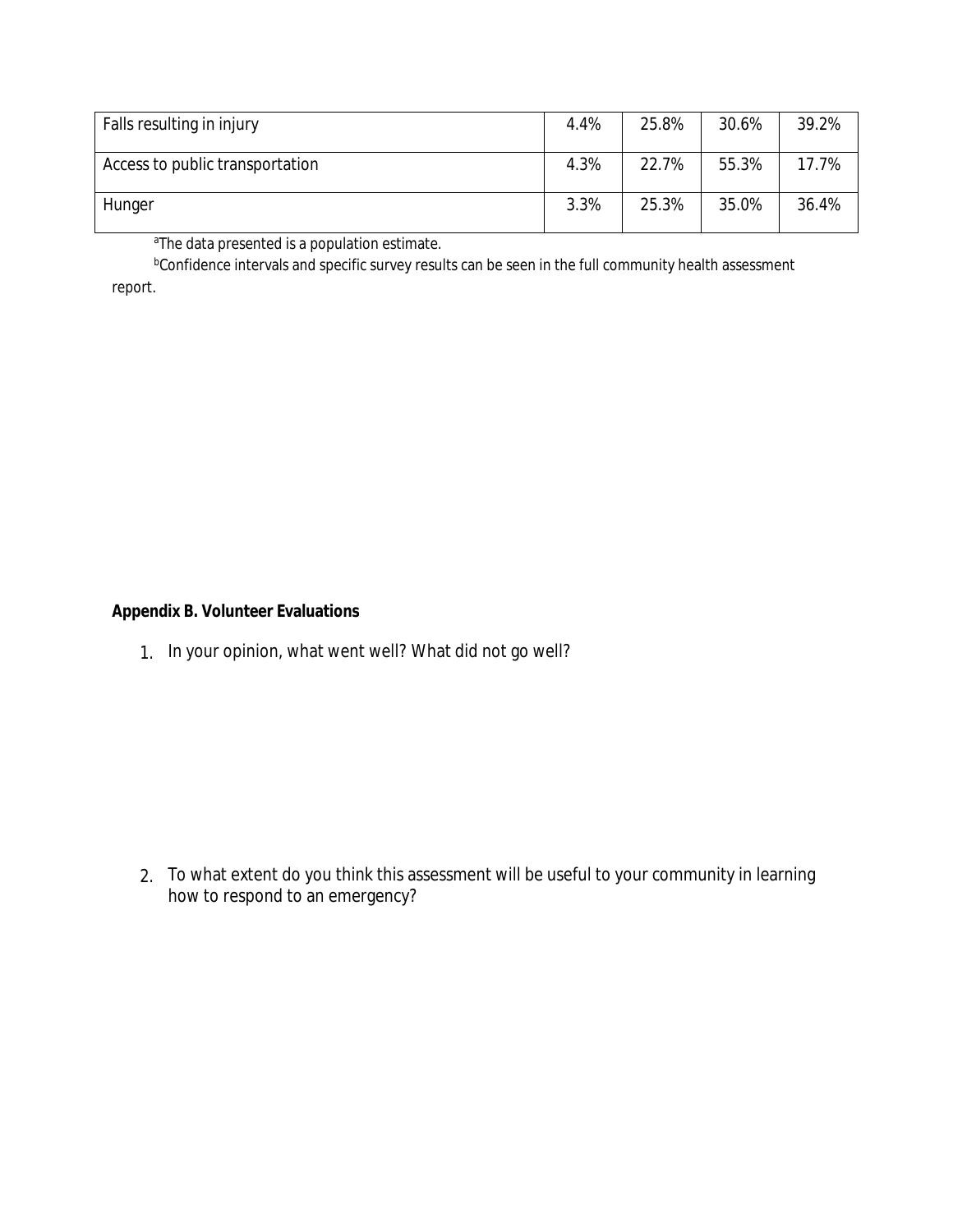3. Did you think you were prepared (e.g., training, food, safety, communications, supplies) for your assignment?

4. Would you want to participate on a team in the future?

5. If we were to do this assessment again, what improvements can be made?

6. Did you learn anything from this experience?

- 7. Were there specific situations that you encountered that you want to tell us about relating to
	- a. Orientation of field teams?
	- b. Assessment methods?
	- c. Questionnaire?